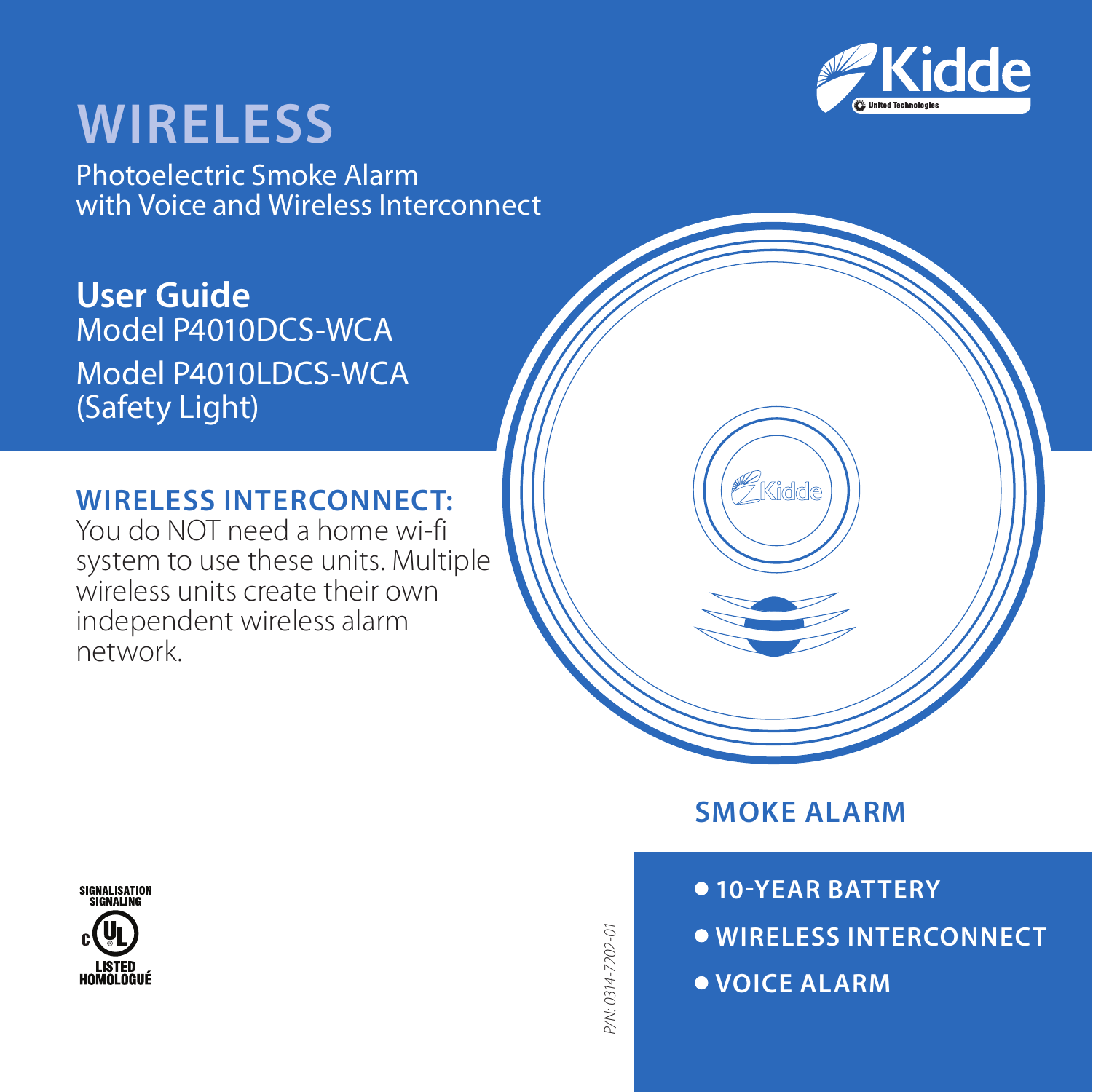# Thank You for Purchasing this Kidde Alarm

These models are powered by a non-replaceable, long life sealed lithium battery system, and include Hush® Control to temporarily silence nuisance alarms. They are capable of Wireless Interconnect.

**STOP** READ SECTION 9: Activation and Wireless Alarm Network, before powering the units. You do NOT need a home wi-fi system to use these units. Multiple wireless units create their own independent wireless alarm network.

Teach children how to respond to the alarm and that they should never play with the unit. Your Kidde Smoke Alarm was designed for use in a residential environment. It is not designed for use in a recreational vehicle (RV) or boat.

**NOTE:** Please take a few minutes to thoroughly read this user quide which should be saved for future reference and passed on to any subsequent owner.

The National Fire Protection Association (NFPA) and the manufacturer recommend replacing this alarm ten years from the date code on back of alarm.

#### Product Support: 1-800-880-6788

*Please write down the below information and have this at hand when you call.*

| Model (on back):     |  |
|----------------------|--|
| Date Code (on back): |  |
| Date of Purchase:    |  |
| Where Purchased:     |  |
| Date to Replace:     |  |
|                      |  |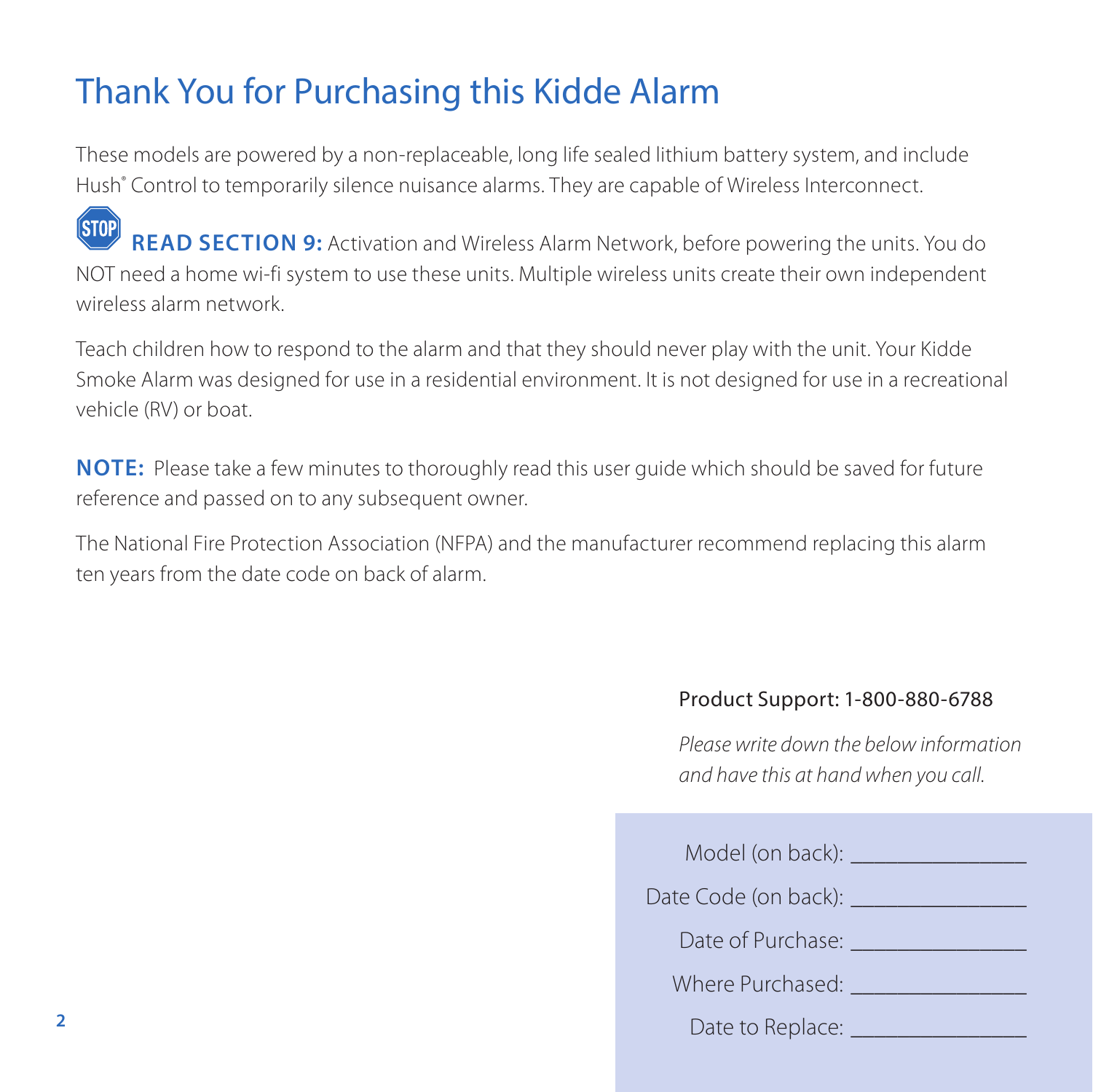# **Contents**

| 1. Smoke Alarm: What To Do When The Alarm Sounds [ ] [ ] 4                                                      |
|-----------------------------------------------------------------------------------------------------------------|
| 2. Carbon Monoxide Alarm: What To Do When The Alarm Sounds 5                                                    |
| 3. Other Alarm Visual And Audible Indicators 6                                                                  |
|                                                                                                                 |
| 5. Introduction, Product Features & Specifications 8                                                            |
|                                                                                                                 |
| 7. Recommended Locations For Smoke Alarms 10                                                                    |
|                                                                                                                 |
| 9. Activation And Wireless Alarm Network 13                                                                     |
| 9.1 Setting Up A Wireless Alarm Network 14                                                                      |
| 9.2 Adding Another Device to an Existing Wireless Alarm Network 16                                              |
| 9.3 Resetting a Device's Wireless Settings (and a subseted by a set of a set of the Settings et al. (a) a set o |
|                                                                                                                 |
|                                                                                                                 |
|                                                                                                                 |
| 13. Permanently Disable Alarm / Discharge Battery. 23                                                           |
|                                                                                                                 |
|                                                                                                                 |
|                                                                                                                 |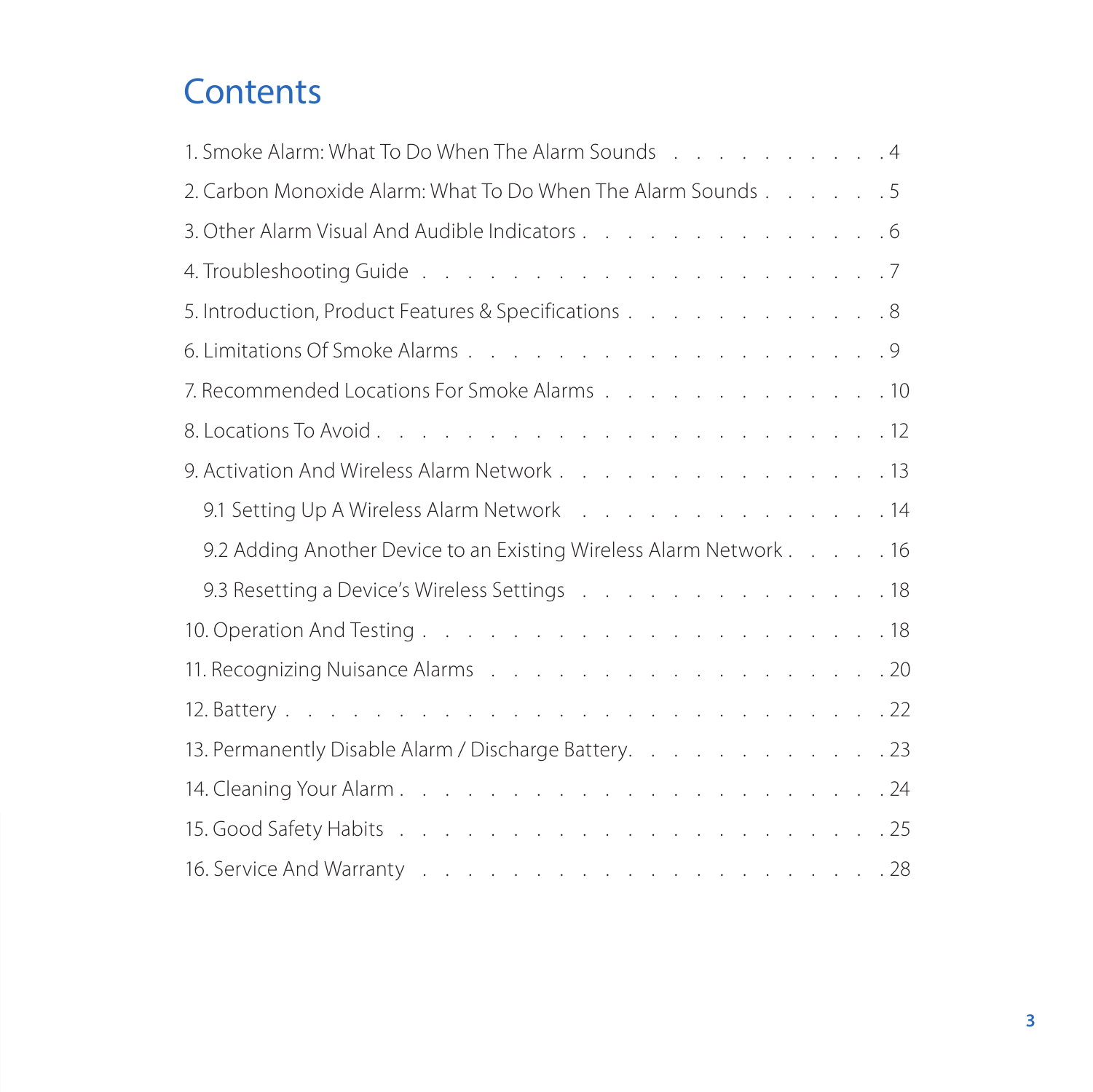# 1. Smoke Alarm: What To Do When the Alarm Sounds

Smoke alarm pattern is three long beeps with voice "Fire!," a 1.5 second pause, and three long beeps repeating. The red LED blinks in time with alarm pattern.

- •• Alert small children in the home as well as anyone else that might have difficulty recognizing the importance of the alarm sounding or that might have difficulty leaving the area without help.
- •• Leave immediately by your escape plan. Every second counts, so don't waste time getting dressed or picking up valuables.
- •• In leaving, don't open any inside door without first feeling its surface. If hot, or if you see smoke seeping through cracks, don't open that door! Instead, use your alternate exit. If the inside of the door is cool, place your shoulder against it, open it slightly and be ready to slam it shut if heat and smoke rush in.
- If the escape route requires you to go through smoke, stay close to the floor where the air is cleaner. Crawl if necessary, and breathe shallowly through a cloth, wet if possible.
- •• Once outside, go to your selected meeting place and make sure everyone is there.
- •• Call the fire department from your cell phone outside, or from your neighbour's home—not from yours!
- •• Don't return to your home until the fire officials say that it is all right to do so.

There are situations where a smoke alarm may not be effective to protect against fire as stated in the NFPA Standard 72. For instance: a) smoking in bed b) leaving children home alone c) cleaning with flammable liquids, such as gasoline

### **NOTE:** See Section 11. RECOGNIZING NUISANCE ALARMS, for nuisance alarm situations.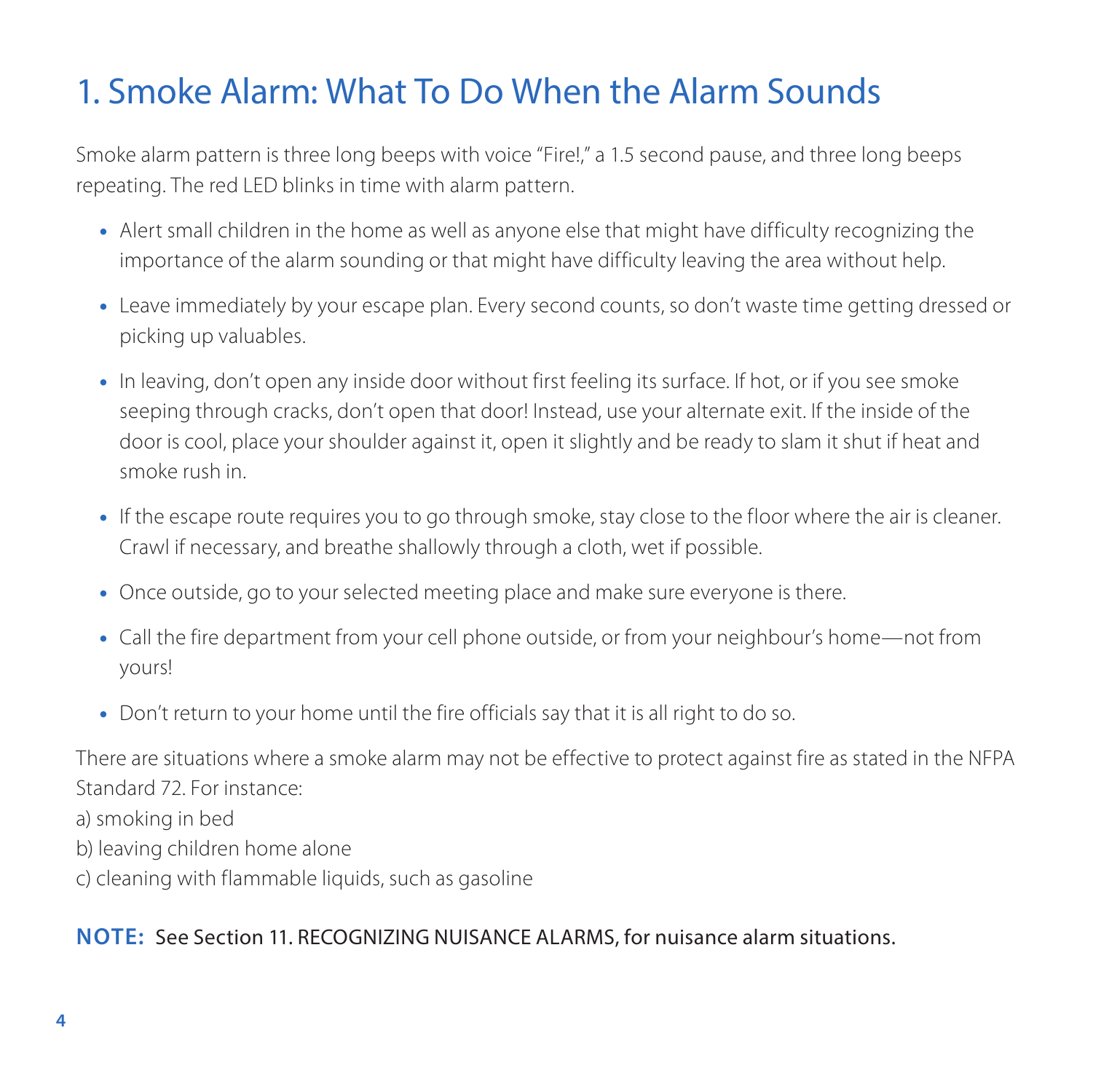# 2. Carbon Monoxide Alarm: What To Do When the Alarm Sounds

### **NOTE :** This is not a carbon monoxide (CO) alarm, but will receive and transmit a CO alarm signal (with voice message) from an interconnected CO or combination smoke / CO alarm.

Carbon monoxide (CO) alarm pattern is four quick beeps with voice "Warning! Carbon Monoxide" repeating every 5 seconds. The red LED blinks in time with alarm pattern.

# **A WARNING: CARBON MONOXIDE ALARM ACTIVATION INDICATES THE PRESENCE OF** Carbon Monoxide (CO) at high concentrations which can kill you.

- **1.** Immediately move to fresh air outdoors or by an open door/window. Do a head count to check that all persons are accounted for. Do not re-enter the premises nor move away from the open door/ window until the emergency services responders have arrived, the premises have been aired out, and your alarm remains in its normal condition.
- **2.** Call your local emergency service. (fire department or 911)

*PHONE NUMBER*

Never restart the source of a CO problem until it has been corrected. Never ignore the sound of the alarm!

**NOTE:** See Section 11. RECOGNIZING NUISANCE ALARMS, for nuisance alarm situations.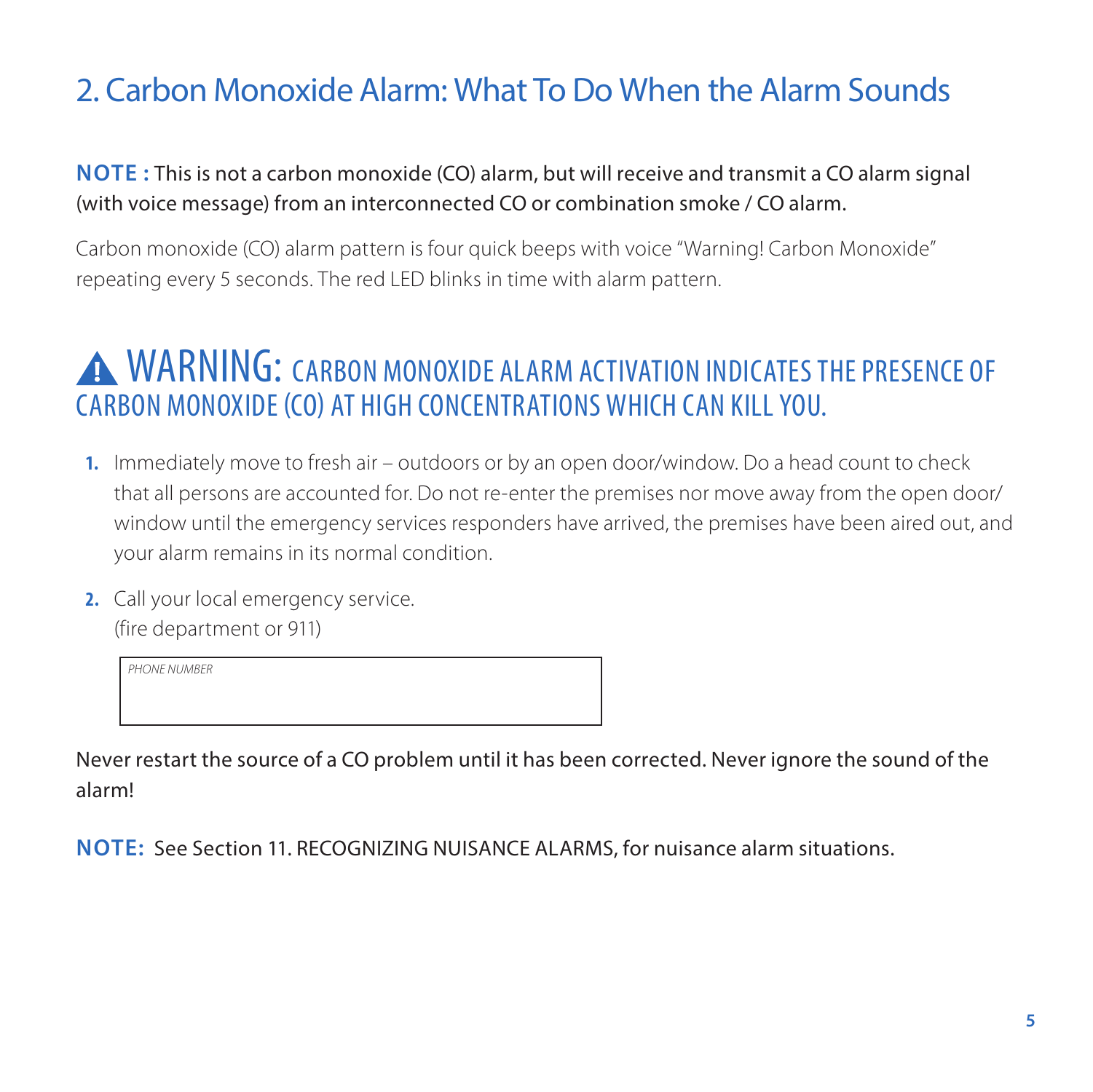# 3. Other Alarm Visual and Audible Indicators

| <b>Operational Mode</b>                                                                            | <b>Visual Indications</b>                                                                                                                                                                                                                                                                                                                                                                                                                                                                               | <b>Audible Indications</b>                                                                                                                                                                                      | <b>Action/Note:</b>                                                                                                                                       |  |
|----------------------------------------------------------------------------------------------------|---------------------------------------------------------------------------------------------------------------------------------------------------------------------------------------------------------------------------------------------------------------------------------------------------------------------------------------------------------------------------------------------------------------------------------------------------------------------------------------------------------|-----------------------------------------------------------------------------------------------------------------------------------------------------------------------------------------------------------------|-----------------------------------------------------------------------------------------------------------------------------------------------------------|--|
| Normal (standby)                                                                                   | Green LED blink approx every<br>60 sec                                                                                                                                                                                                                                                                                                                                                                                                                                                                  |                                                                                                                                                                                                                 |                                                                                                                                                           |  |
| <b>Test (button press</b><br>when no alarm condi-<br>tion is present)                              | · 4 patterns of Red/Amber/Green.<br>· Button press sound<br>· Test: Red I FD blinks in time<br>• Voice: "Testing, this is very loud.<br>Press now to cancel test. 5, 4.<br>with alarm pattern. Safety light<br>will briefly illuminate on model<br>3.2.1"<br>P4010LDCS-WCA<br>· 3 long beeps, Voice "Fire!", 3 long<br>· Green LED fade on/off at test<br>beeps, Voice "Test Complete,"<br>Power on/reset sound<br>complete<br>· Voice "Test Canceled" if button<br>pushed before test sequence begins. |                                                                                                                                                                                                                 | Perform Test/Hush button<br>press once a week to verify<br>proper alarm operation<br>* Push/release button before<br>the countdown ends to<br>cancel test |  |
| <b>Smoke Alarm Memory</b><br>(unit has experienced<br>a smoke alarm event<br>within the last hour) | Red and Amber I FD alternate on<br>1 sec, every 10 sec.                                                                                                                                                                                                                                                                                                                                                                                                                                                 | After button push: "Smoke<br>previously detected" only on the<br>initiating alarm unit.                                                                                                                         | Push test button to clear<br>Alarm Memory. NOTE:<br>standard test sequence will<br>follow. (Push/release button<br>again to cancel test).                 |  |
| Smoke Alarm Hush<br>Mode, (Hush <sup>+</sup><br>Control)                                           | Red LED blinks every 2 sec.                                                                                                                                                                                                                                                                                                                                                                                                                                                                             | After button push: "Hush Mode<br>Activated." Smoke alarm pattern<br>anota<br>(If there is too much smoke to allow<br>Hush: Voice "Too Much Smoke.<br>Alarm cannot be Hushed" Smoke<br>alarm pattern continues.) | This feature is to be used.<br>only when a known alarm<br>condition, such as smoke<br>from cooking, activates<br>the alarm                                |  |
| Locate                                                                                             | None                                                                                                                                                                                                                                                                                                                                                                                                                                                                                                    | After button push on non-initiating<br>unit, only initiating unit continues<br>alarm pattern.                                                                                                                   | Use this to quickly locate the<br>alarm source and determine<br>if alarm is nuisance or real.                                                             |  |
| Smoke Alarm Hush<br>Mode Canceled                                                                  | None                                                                                                                                                                                                                                                                                                                                                                                                                                                                                                    | Voice message "Hush Mode<br>Canceled"                                                                                                                                                                           | When smoke levels drop<br>below the alarm threshold.<br>the voice message "Hush<br>Mode Canceled <sup>®</sup> will occur                                  |  |
| Initiating Alarm,<br>(Multiple alarms in an<br>interconnected system)                              | Green LED blinks once per sec indi-<br>cating that this is the unit initiating<br>the alarm in an interconnected.<br>multiple alarm, system.                                                                                                                                                                                                                                                                                                                                                            | Unit in Smoke alarm mode<br>During alarm, the initiating<br>alarm red blink will be<br>interrupted by a green blink.                                                                                            |                                                                                                                                                           |  |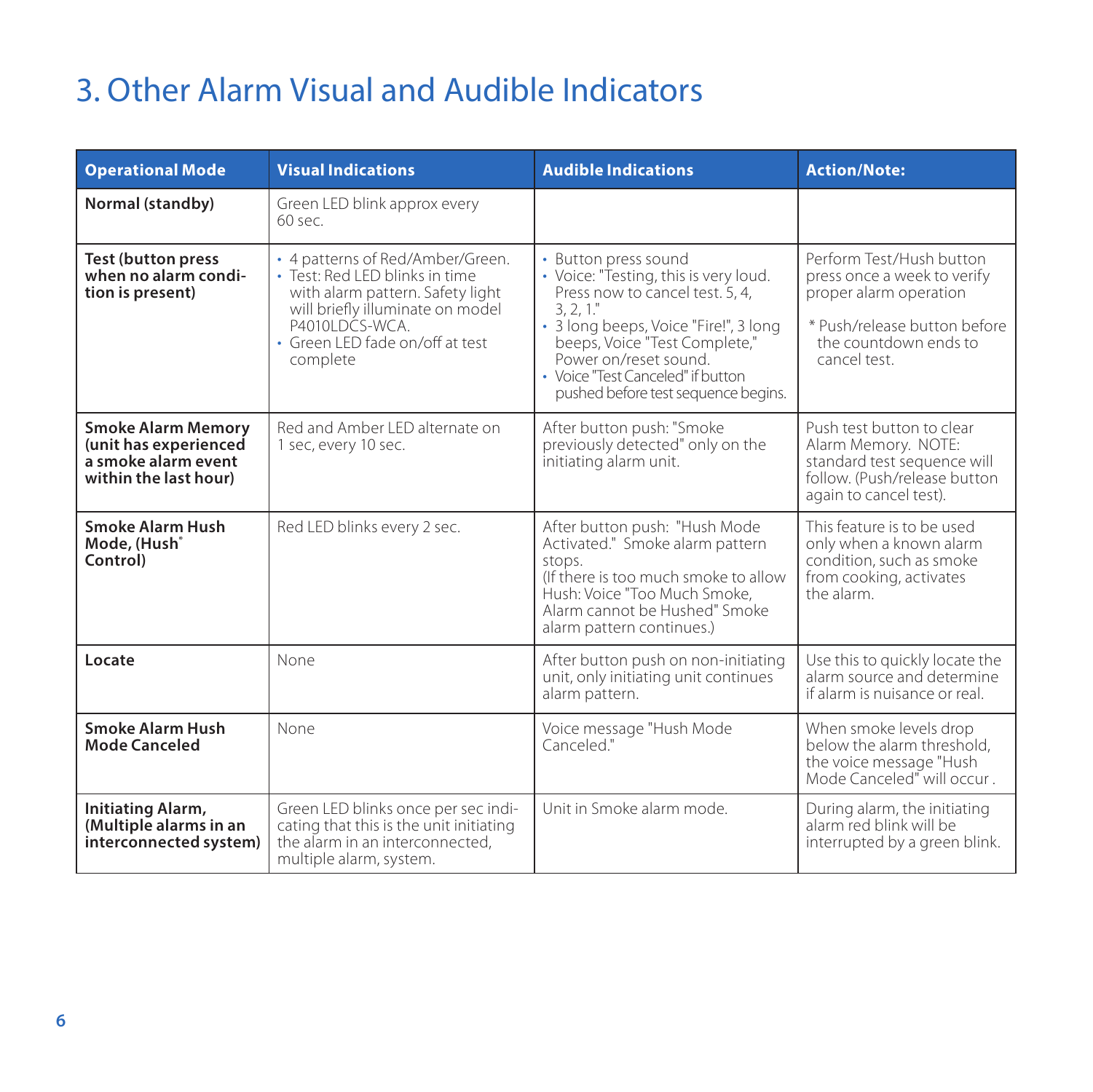# 4. Troubleshooting Guide

| <b>Trouble Condition</b>                                                                                | <b>Visual Indications</b>                     | <b>Audible Indications</b>                                                                                                                                                                                                                    | <b>Action:</b>                                                                                                                                                                                                                                                                                                                                                                                                                                                                                                                           |
|---------------------------------------------------------------------------------------------------------|-----------------------------------------------|-----------------------------------------------------------------------------------------------------------------------------------------------------------------------------------------------------------------------------------------------|------------------------------------------------------------------------------------------------------------------------------------------------------------------------------------------------------------------------------------------------------------------------------------------------------------------------------------------------------------------------------------------------------------------------------------------------------------------------------------------------------------------------------------------|
| <b>Low Battery</b>                                                                                      | Amber<br>I FD<br>blinks<br>every<br>5 seconds | Chirp every 60 sec, voice every<br>30 sec: "Réplace alarm."<br>Voice stops after 5 mins.                                                                                                                                                      | * Remove, discharge, dispose unit, and replace as<br>soon as possible.                                                                                                                                                                                                                                                                                                                                                                                                                                                                   |
| <b>Fault Mode</b>                                                                                       |                                               | Chirp every 30 sec.<br>Voice every 30 sec: "Error, see<br>trouble shooting quide"<br>After 5 mins: no voice message                                                                                                                           | * See Cleaning Your Alarm section.<br>* Push Test/Hush button once to attempt to<br>reset the unit<br>* Red LED will blink out an error code (number of<br>blinks) when Test/Hush button is push/released<br>once. Report the number of blinks to customer<br>service if needed                                                                                                                                                                                                                                                          |
| <b>End of Unit Life</b>                                                                                 |                                               | Double chirp every 30 sec.<br>First 5 mins: Voice every 30 sec:<br>"Replace alarm, press button to<br>temporarily silence." Voice stops<br>after 5 mins. After 7 days: Chirps<br>continue. Voice every 30 sec for<br>5 mins: "Replace alarm." | * Push/release Test/Hush button to temporarily<br>silence (see End of Unit Life Hush Mode section<br>below)<br>* Remove, discharge, dispose unit, and replace as<br>soon as possible.                                                                                                                                                                                                                                                                                                                                                    |
| <b>End of Unit Life Hush</b><br>Mode (after push/<br>release Test/Hush<br>button during End<br>of Life) |                                               | Voice "Temporarily Silenced."<br>End of Unit Life chirps silenced<br>for 24 hrs. (7 days after End of<br>Unit Life chirps begin, the chirps<br>cannot be silenced.)                                                                           | * Remove, discharge, dispose unit, and replace as<br>soon as possible.                                                                                                                                                                                                                                                                                                                                                                                                                                                                   |
| Network Error                                                                                           |                                               | Chime every 30 secs. Voice every<br>30 sec: "Connection lost. Press<br>button to temporarily silence."<br>After 5 min: no voice messages<br>(Note: network must have 3 or<br>more alarms for voice messages.)                                 | * Push/release the Test/Hush button once to<br>silence for 24 hrs at a time.<br>* Red LED will blink out an error code (number of<br>blinks) when Test/Hush button is push/released<br>once. Report the number of blinks to customer<br>service if needed<br>* Push and hold Test/Hush button until two beeps<br>are heard (approx 4 sec) and then release the<br>button to try to rejoin. Or reset (section 9.3) and<br>then rejoin (section 9.2).<br>* If error persists, remove, discharge, and replace<br>alarm as soon as possible. |
| Network Error Hush<br>(after button push<br>during Network<br>Error)                                    |                                               | Voice "Temporarily<br>Silenced"                                                                                                                                                                                                               |                                                                                                                                                                                                                                                                                                                                                                                                                                                                                                                                          |

If you require further information please contact Product Support at 1-800-880-6788 or write us at: Kidde Canada Inc., P.O. Box 40, Apsley, ON K0L 1A0. Our internet address is www.kiddecanada.com.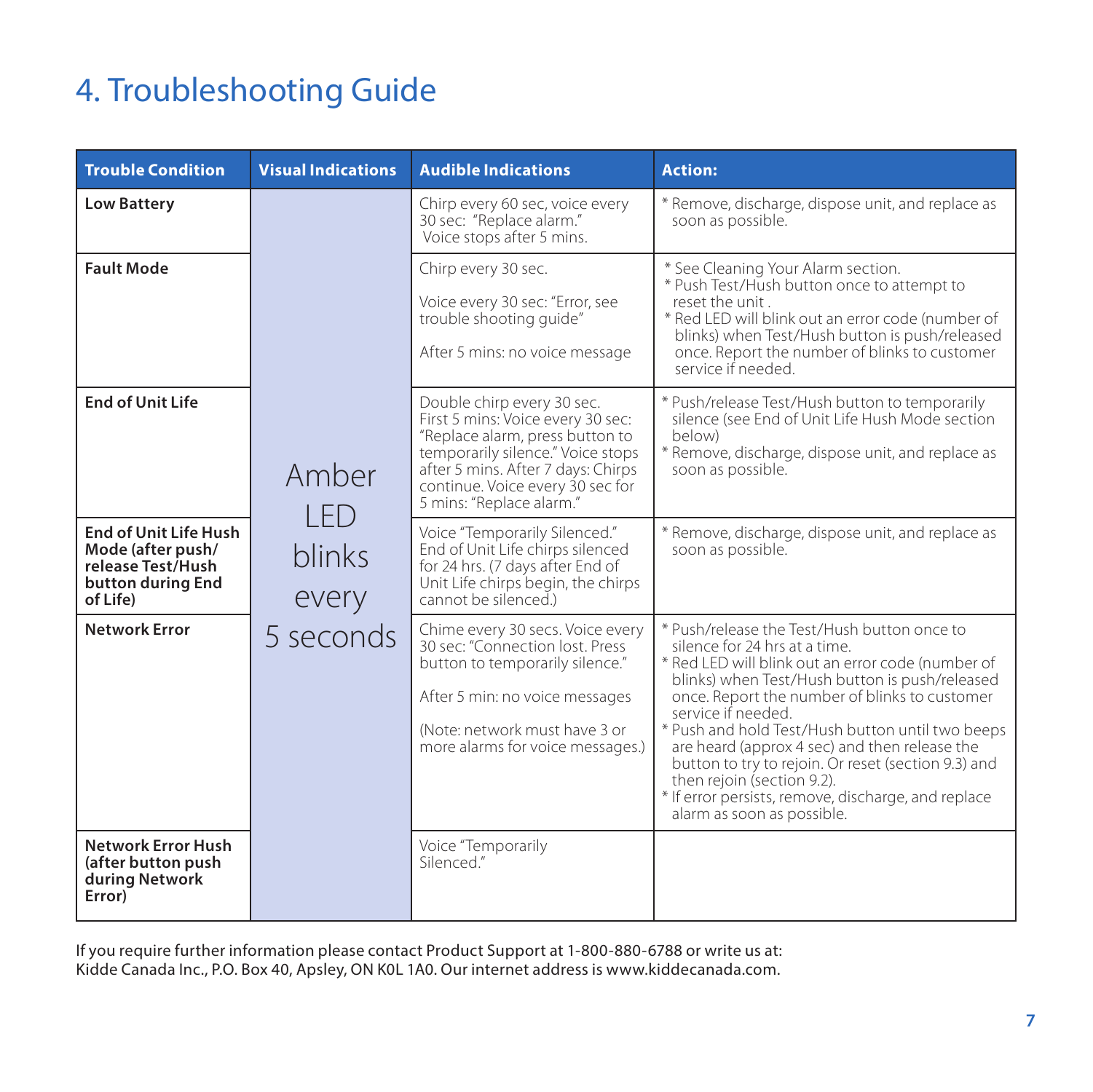# 5. Introduction, Product Features and Specifications

# **Introduction**

This alarm detects products of combustion using photoelectric technology. Ten (10) years after the unit is installed, this unit will automatically alert you that it is time to replace the unit. This is called "End of Unit Life" mode. See Troubleshooting Guide. To help identify the date to replace the unit, a label has been affixed to the side of the alarm. Write in the "Replace by" date (10 years from initial power up) in permanent marker on the label prior to installing the unit.

#### **Product Features and Specifications:**

- •• Temperature: Operating Range: 4.4°C (40°F) to 37.8°C (100°F)
- •• Humidity: Operating range: up to 95% RH non-condensing
- •• Audible Alarm: 85+ dB at 10' 3.0 to 3.5 KHz pulsing alarm, with voice message "Fire!"
	- •**• NOTE:** This is not a CO alarm, but it will receive and transmit a CO alarm signal (with voice message "Warning! Carbon Monoxide") from an interconnected CO or combination smoke/CO alarm.
- •• Smoke Sensor: Photoelectric
- •• Voice message system
- Smoke Alarm Hush® Control
- •• Ambient Light Sensing
- •• Powered by 3V DC non-replaceable sealed lithium battery.
- •• Wireless interconnectable to other compatible alarms.
- •• One large, user- friendly button.
- •• LED safety light on model P4010LDCS-WCA to help illuminate escape pathways.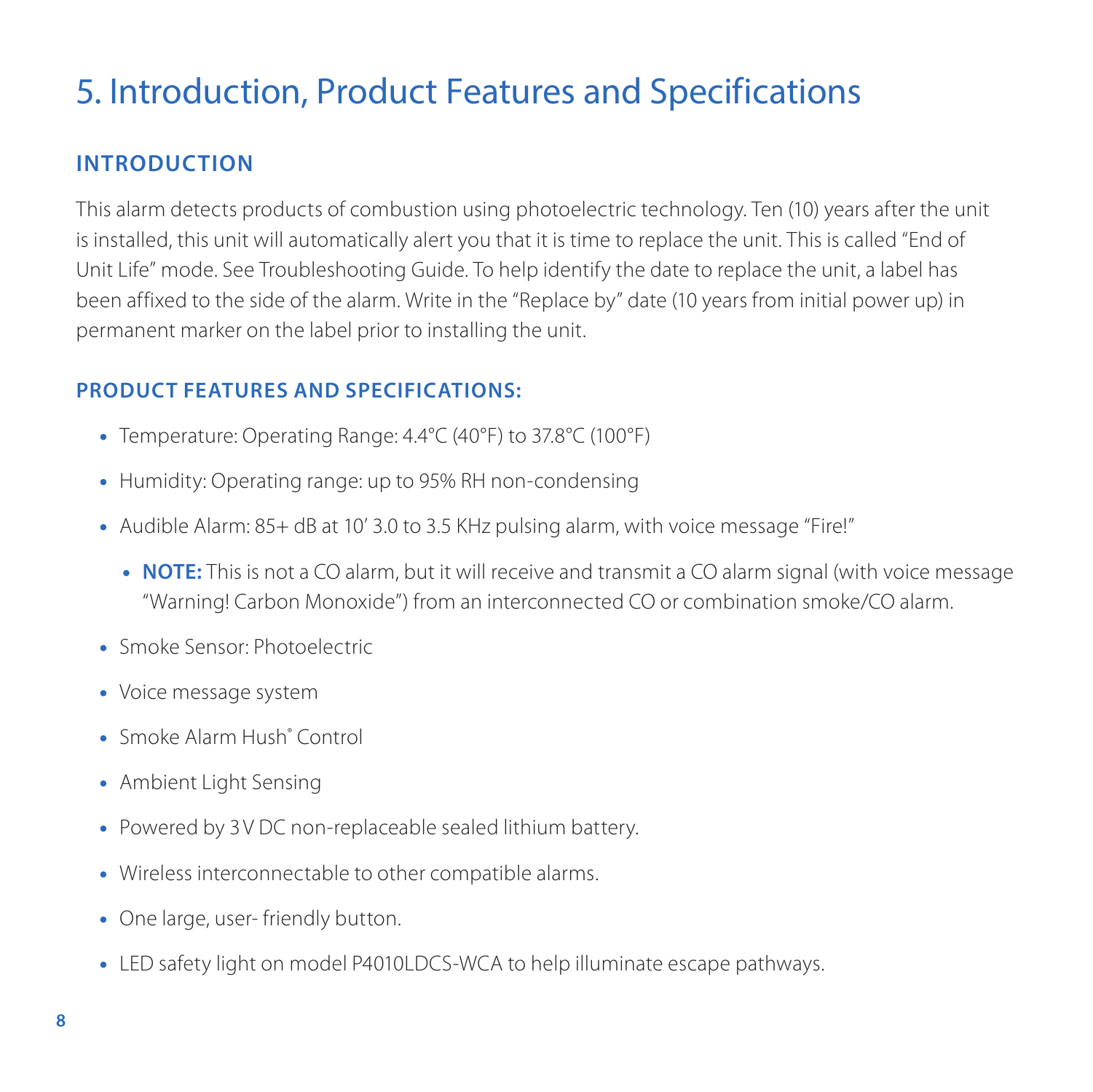# 6. Limitations of Smoke Alarms

# **Warning: please read carefully and thoroughly**

- •• Life safety from fire in residential occupancies is based primarily on early notification to occupants of the need to escape, followed by the appropriate egress actions by those occupants.
- •• Fire warning systems for dwelling units are capable of protecting about half of the occupants in potentially fatal fires. Victims are often intimate with the fire, too old or young, or physically or mentally impaired such that they cannot escape even when warned early enough that escape should be possible. For these people, other strategies such as protection-in-place or assisted escape or rescue are necessary.
- •• Leading authorities recommend that both ionization and photoelectric smoke alarms be installed to help insure maximum detection of the various types of fires that can occur within the home. Ionization sensing alarms may detect invisible fire particles (associated with fast flaming fires) sooner than photoelectric alarms. Photoelectric sensing alarms may detect visible fire particles (associated with slow smoldering fires) sooner than ionization alarms.
- •• A battery powered alarm must have a battery of the specified type, in good condition and installed properly (This model has a sealed battery).
- •• Smoke alarms must be tested regularly to make sure the battery and the alarm circuits are in good operating condition.
- •• Smoke alarms cannot provide an alarm if smoke does not reach the alarm. Therefore, smoke alarms may not sense fires starting in chimneys, walls, on roofs, on the other side of a closed door or on a different floor.
- •• If the alarm is located outside the bedroom or on a different floor, it may not wake up a sound sleeper.
- The use of alcohol or drugs may also impair one's ability to hear the smoke alarm. For maximum protection, a smoke alarm should be installed in each sleeping area on every level of a home.

#### *This alarm is not intended to alert hearing impaired individuals.*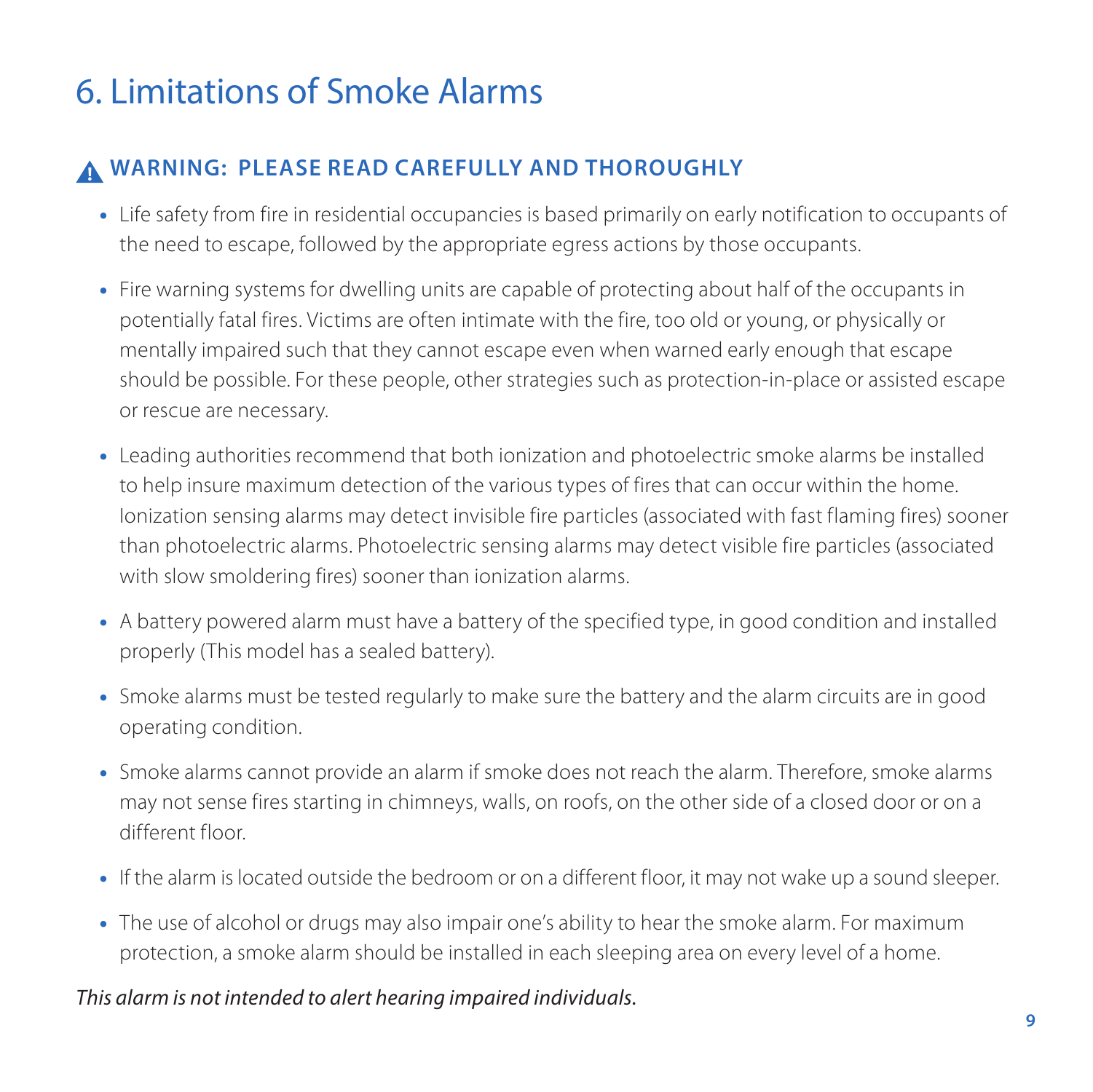#### **7. Recommended Locations for Smoke Alarms (4") 10cm**

- **•** Locate smoke alarms in all sleeping areas. Try to monitor the exit path as the bedrooms are usually farthest from the exit. If more than one sleeping area exists, locate additional alarms in each sleeping area.
- .<br>Locate additional alarms to monitor any stairway as stairways act like chimneys for smoke and heat.
- •• Locate at least one alarm on every floor level.
- Locate an alarm in every bedroom.
- **•** Locate an alarm in every room where electrical appliances are operated (i.e. portable heaters or humidifiers).
- •• Locate an alarm in every room where someone sleeps with the door closed. The closed door may prevent an alarm not located in that room from waking the sleeper.
- •• Smoke, heat, and combustion products rise to the ceiling and spread horizontally. Mounting the smoke alarm on the ceiling in the center of the room places it closest to all points in the room. Ceiling mounting is preferred in ordinary residential construction. **(4") 10cm**



*NFPA 72 states: "Smoke alarms in rooms with ceiling slopes greater than 0.3m in 2.4m (1 ft in 8 ft) horizontally shall be located on the high side of the room." NFPA 72 states: "A row of detectors shall be spaced and located within 0.9m (3 ft) of the peak of the ceiling measured horizontally."*



**0.9m**

**IN THIS AREA ANYWHER** 

**IN THIS 0.9m**

**APEA** 

**(3') 0.9m (3') 0.9m (3') 0.9m**

**0.9m**

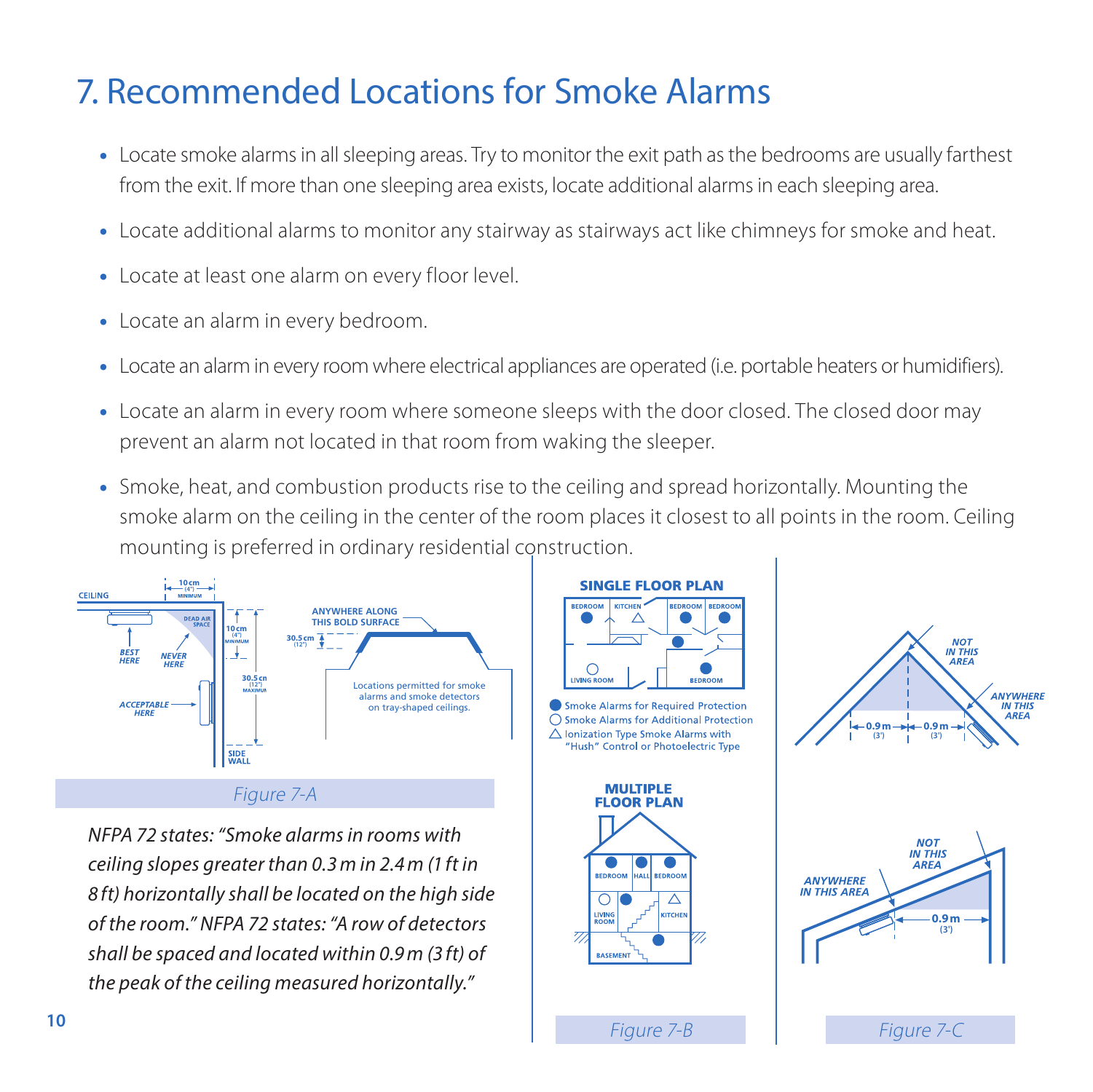- •• For mobile home installation, select locations carefully to avoid thermal barriers that may form at the ceiling. For more details, see MOBILE HOME INSTALLATION section.
- •• When mounting an alarm on the ceiling, locate it at a minimum of 10 cm (4") from the side wall.
- •• When mounting the alarm on the wall, use an inside wall with the top edge of the alarm at a minimum of 10 cm (4") and a maximum of 30.5 cm (12") below the ceiling.
- •• Put smoke alarms at both ends of a bedroom hallway or large room if the hallway or room is more than 9.1 m (30 ft) long.
- •• Install Smoke Alarms on sloped, peaked or cathedral ceilings at or within 0.9m (3 ft) of the highest point (measured horizontally).

This equipment should be installed in accordance with the National Fire Protection Association's 72 (National Fire Protection Association, Batterymarch Park, Quincy, MA 02269).

### **Mobile Home Installation**

Modern mobile homes have been designed and built to be energy efficient. Install smoke alarms as recommended on the previous page. In older mobile homes that are not well insulated compared to present standards, extreme heat or cold can be transferred from the outside to the inside through poorly insulated walls and roof. This may create a thermal barrier which can prevent the smoke from reaching an alarm mounted on the ceiling. In such units, install the smoke alarm on an inside wall with the top edge of the alarm a minimum of 10 cm (4") and a maximum of 30.5 cm (12") below the ceiling.

If you are not sure about the insulation in your mobile home, or if you notice that the outer walls and ceiling are either hot or cold compared to the room air temperature, install the alarm on an inside wall. For minimum protection install at least one alarm close to the bedrooms.

# **WARNING: Test your alarm operation after mobile home has been in storage or unoccupied, and at least once a week during use.**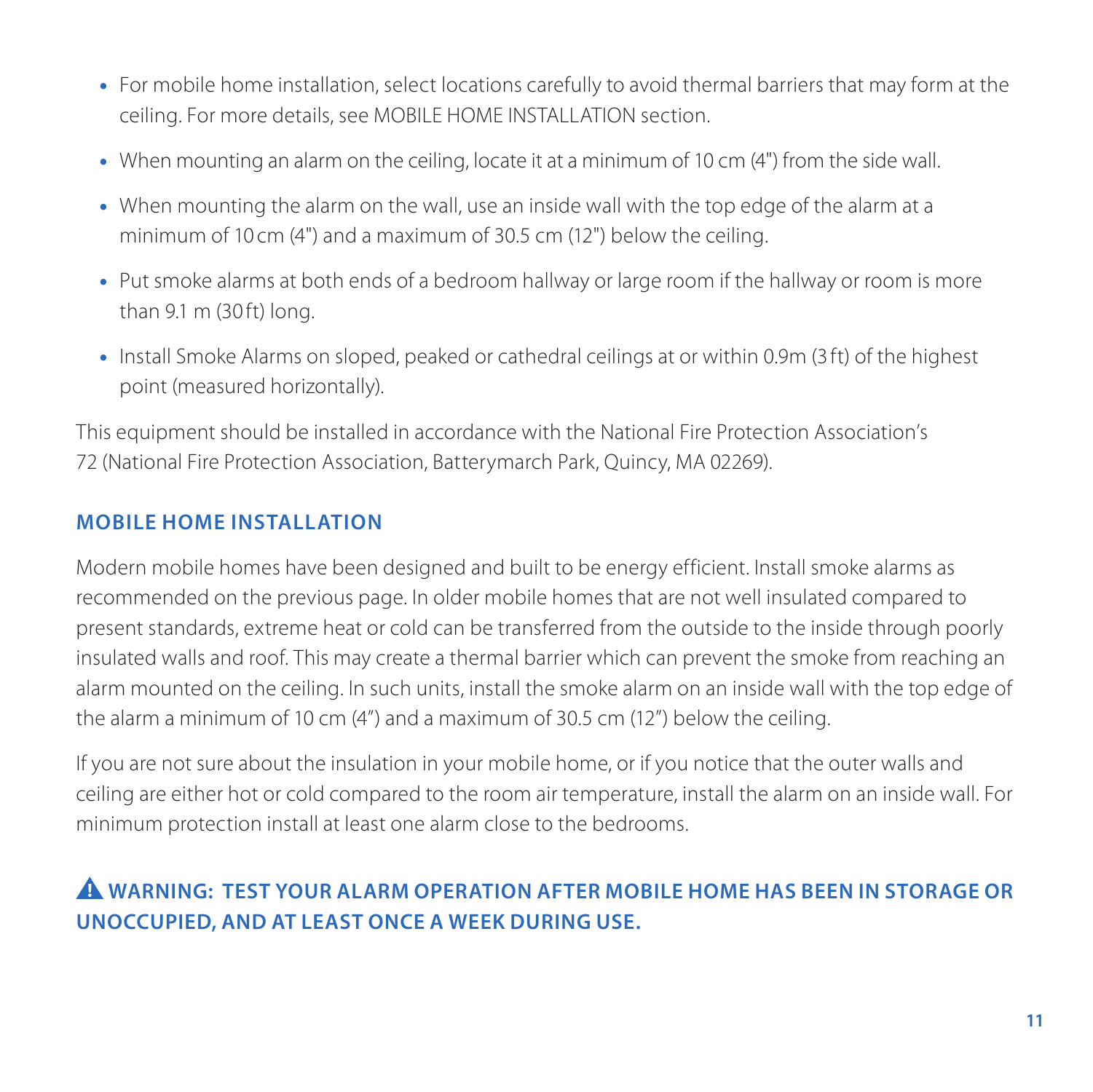# 8. Locations to Avoid

- •• In the garage. Products of combustion are present when you start your automobile.
- •• Normal cooking may cause nuisance alarms. If a kitchen alarm is desired, it should have an alarm silence feature or be a photoelectric type.
- Do not install within 1.8 m (6 ft) of heating or cooking appliances.
- •• Less than 10 cm (4") from the peak of an "A" frame type ceiling.
- •• In an area where the temperature may fall below 4.4°C (40°F) or rise above 37.8°C (100°F), such as garages and unfinished attics.
- •• In dusty areas. Dust particles may cause nuisance alarm or failure to alarm.
- •• In very humid areas (above 95% RH, non-condensing). Moisture or steam can cause nuisance alarms.
- In insect-infested areas.
- •• Smoke alarms should not be installed within 0.9m (3 ft) of the door to a bathroom containing a tub or shower, forced air supply ducts used for heating or cooling, ceiling or whole house ventilating fans, or other high air flow areas.
- •• Near lights. Electronic "noise" generated by the electronics may cause nuisance alarms.
- •• Do not install near vents, flues, chimneys or any forced/unforced air ventilation openings.
- •• Do not install near fans, doors, windows or areas directly exposed to the weather.
- •• Smoke alarms are not to be used with detector guards unless the combination (alarm and detector guard) have been evaluated and found suitable for that purpose.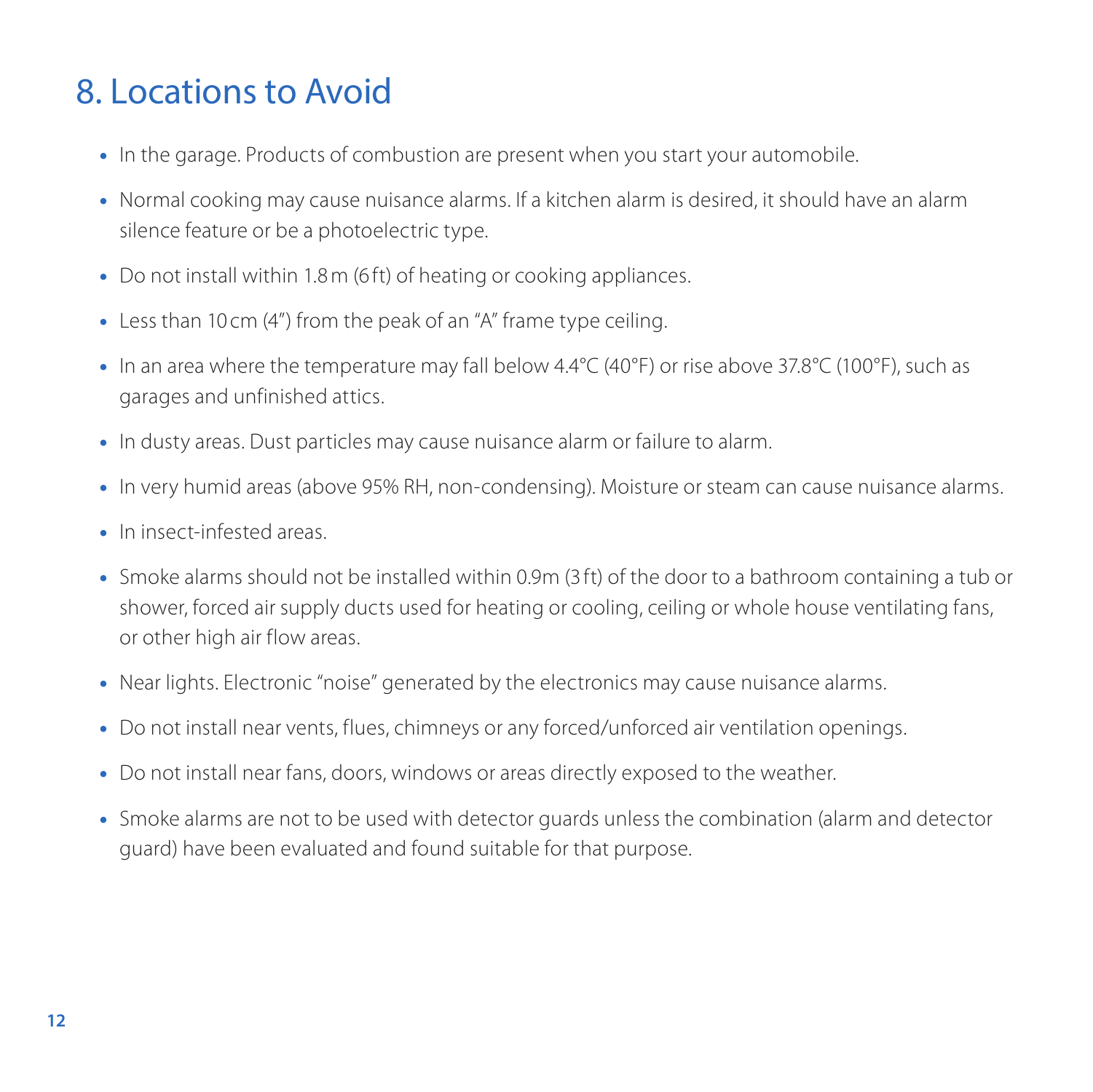# 9. Activation and Wireless Alarm Network

Upon initial power being applied (from rotating onto mounting plate or moving the red activation wheel to the "ON" position - see Figure 9.1-B) these units are ready to connect to a network.

**NOTE:** At any time during wireless alarm network setup, if you have a problem, you can push and hold the Test/Hush button on any problem unit until you hear three (3) beeps (approx 8 sec), and then release the button. The unit will reset the unit's wireless settings (described in Section 9.3). Once wireless network settings are reset, the unit will prompt the user to follow Quickstart instructions.

**NOTE:** Wireless units will emit a series of LED blinks, tones, and voices as the unit(s) search for a wireless alarm network. If you are intending to use wireless units without the wireless function, ignore these notifications, and the wireless function will turn off in about 15 minutes. You can turn the wireless function on again at a later date if desired. See Section 9.2.

**NOTE:** The battery activation is a one-time feature. After activation, the battery cannot be turned off, and can only be discharged at the end of unit life. If the alarm is removed from the mounting plate, the backup battery will remain active. See Permanently Disable Alarm / Discharge Battery section.

#### **Wireless alarm Interconnect Model Compatibility**

This model has wireless alarm interconnect capability. When one wireless interconnect unit sounds an alarm, all other compatible wireless interconnected units will also alarm. This model is not designed to be interconnected with other manufacturer's products, unless otherwise specified.

- •• AC Models: P4010ACSCO-WCA, P4010LACS-WCA, P4010ACS-WCA. DC Models: P4010LDCS-WCA, P4010DCS-WCA, P4010DCSCO-WCA.
- •• A maximum of 24 Kidde Safety devices may be interconnected in a multiple station arrangement. The interconnect system should not exceed the NFPA interconnect limit of 12 smoke alarms and/or 18 alarms total (smoke, CO, Smoke/ CO Combination, heat, etc.). With 18 alarms interconnected, it is still possible to interconnect up to a total of 6 remote signaling devices and /or relay modules.
- •• Maximum distance between wireless interconnect models is greater than 300 feet in open air.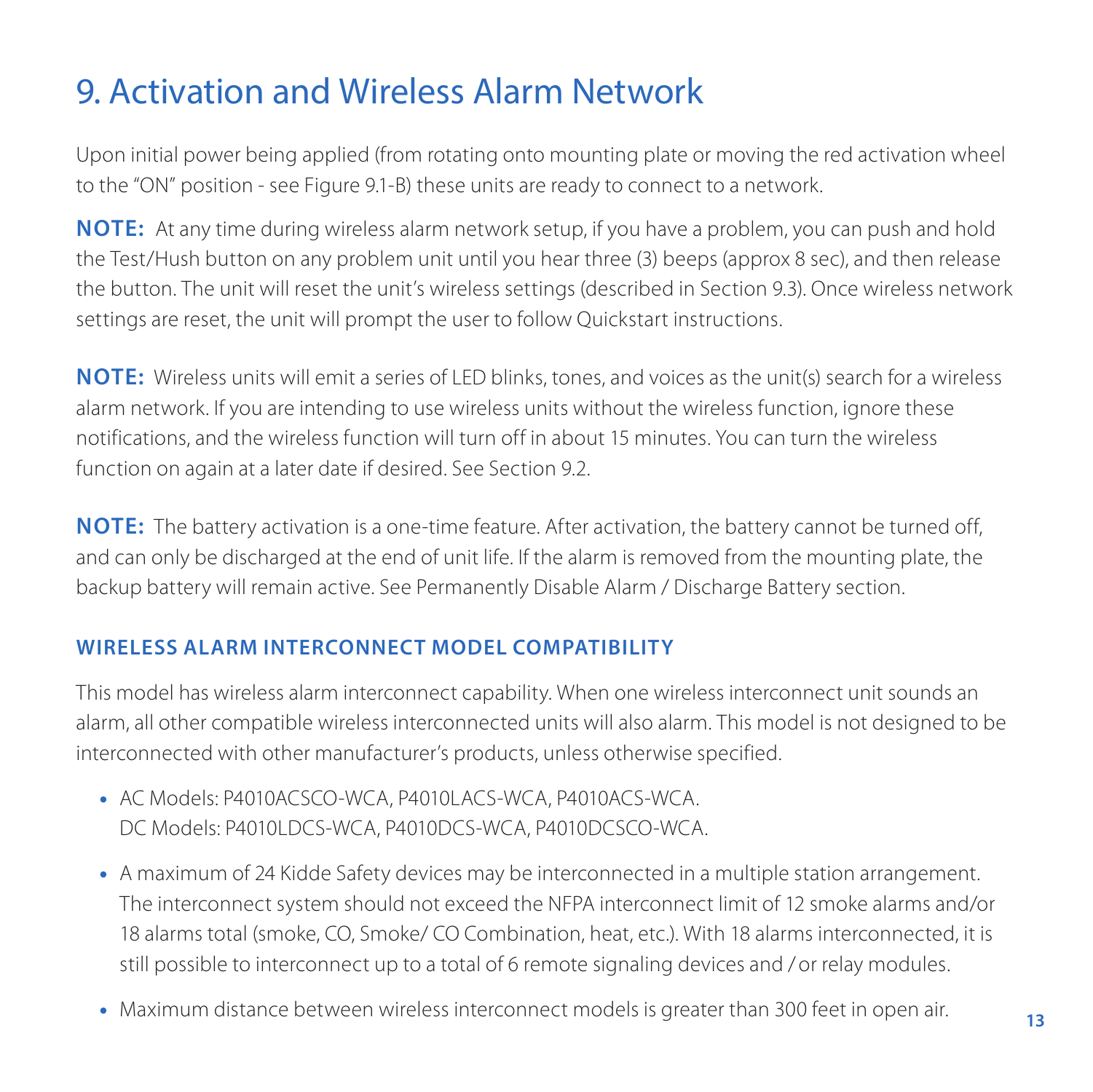# 9.1 Setting Up a Wireless Alarm Network

Creating an interconnected wireless alarm network is a simple process, with intelligent "self-enrollment" features, and user-friendly voice prompts.

# **a. Remove all DEVICES from their packaging**

### **b. Power up all devices**

- •• Locate the red wheel on the back of the device. Turn the red wheel to the "ON" position on ALL devices using the white tool included with the Quick Start Guide.
- •• Once powered, the light rings will glow red and voice message will announce, "Ready to connect. Follow Quick Start instructions."



Figure 9.1-B

### **C. LANGUAGE SELECTION**

•• This unit operates in either English or French. To switch your language preference at any time, press the Test button twice on ALL devices you wish to connect. You should hear one beep for each button press, followed by a voice message confirming your language selection ("English language selected" or "Langue française selectionné"). If no language is selected, the voice prompts will continue in the default/set language.

**NOTE:** If no further steps are taken within 15 minutes of initial power up, a voice prompt, "No devices found, not connected" will be heard once, and the wireless function will turn off. The unit will then perform as a stand alone alarm. See Section 9.3 for re-activating wireless.

### **D. Pick one device**

Press and hold the button on only ONE device until you hear two beeps. Release button. You will hear "Searching for other devices".



Figure 9.1-C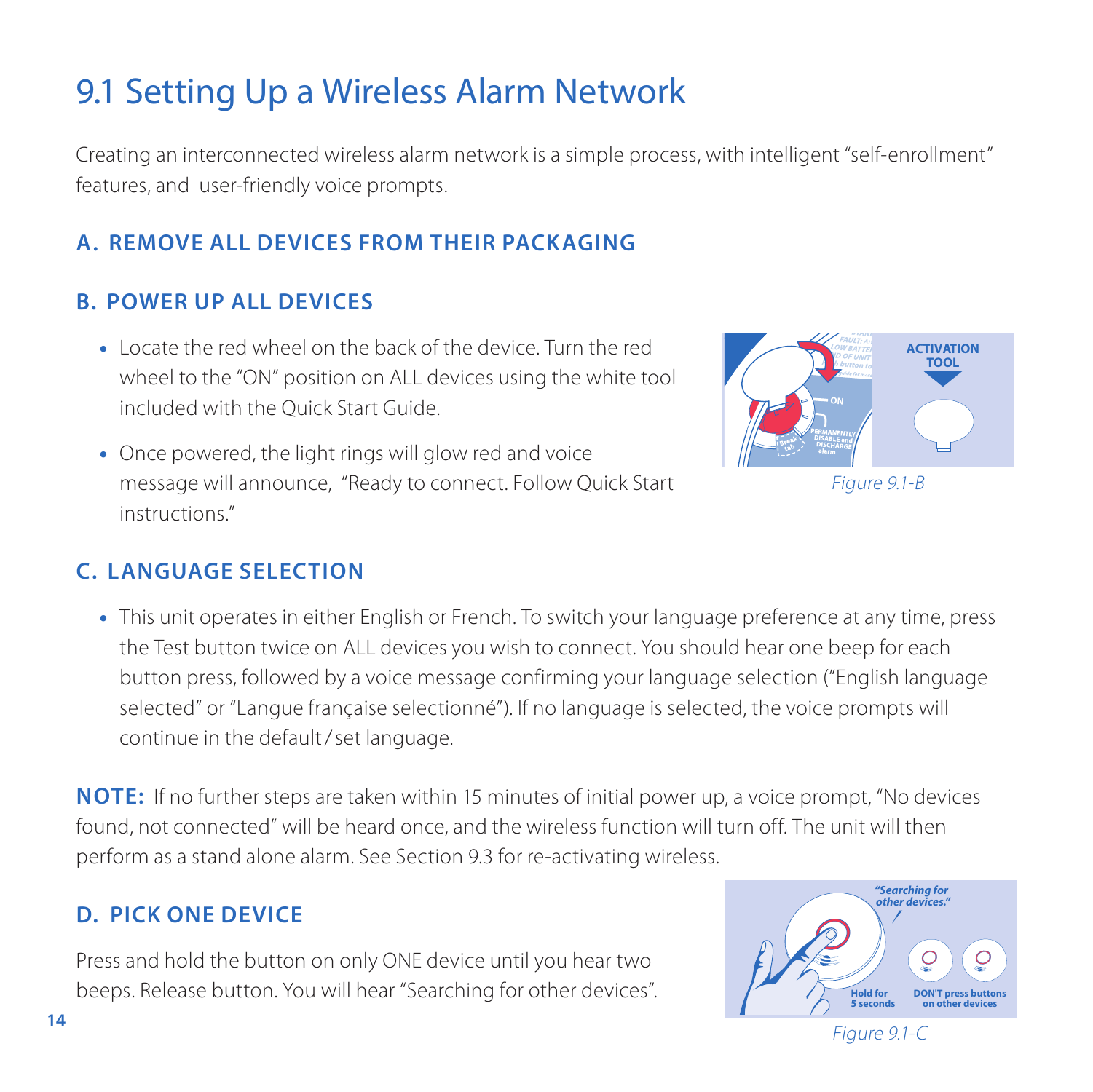•• The light will pulse and device will sound a continuous "Sonar" ping until step E is complete.

### **E. RELAX AND WAIT**

Wait until all devices have connected to network. Once connected, each device will speak, "Success now connected!"

•• Once connected, the lights will glow green.

# **F. Pick one device**

Press and hold the button on only ONE device until you hear 2 beeps. Release button. "Sonar" ping will stop.

•• Device will announce that setup is complete and the number of connected devices.

# **G. WIRELESS SETUP complete!**

If all devices flash green and "Sonar" ping has stopped, the devices are now connected. Congratulations!

### **H. select location and install alarm**

After selecting the proper location for your alarm, attach the mounting bracket to the wall or ceiling. To ensure aesthetic alignment of the alarm with the hallway, or wall, the "A" line on the mounting bracket must be parallel with the hallway when ceiling mounted, or horizontal when wall mounted.

•• Install the alarm fully on the mounting bracket by rotating the alarm in a clockwise direction.

**NOTE:** The alarm will mount to the bracket in 4 positions (every 90 degrees).

The alarm is now activated! After installation / activation, test your alarm as described in Operation and Testing section.

**WARNING:** Failure to properly install and activate this alarm will prevent proper operation of this alarm and will prevent its response to fire hazards.







Figure 9.1-E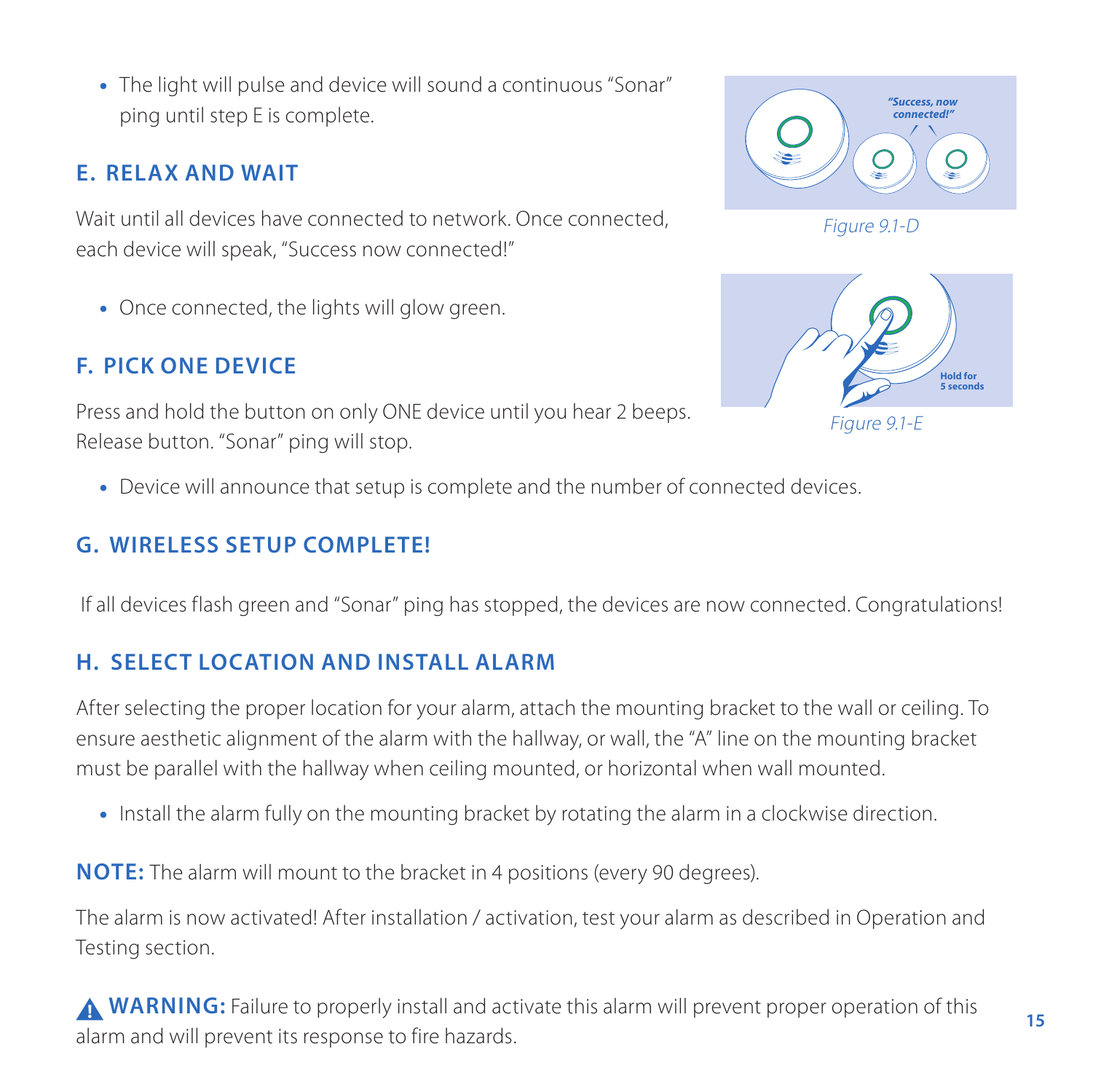# 9.2 Adding Another Device to an Existing Wireless Alarm Network

For various reasons, you might want to add additional units to your existing wireless alarm network. Modifying your existing wireless alarm network is easy and user-friendly.

# **a. Remove the new Device from its packaging.**

#### **b. Power up new device**

Locate the red wheel on the back of the device being added. Turn the red wheel to the "ON" position using the white activation tool included in the Quick Start Guide or a standard screwdriver.

• Once powered, the light ring will glow red.

# **C. LANGUAGE SELECTION**

This unit operates in either English or French. To switch your language preference at any time, press the Test button twice on ALL devices you wish to connect. You should hear one beep for each button press, followed by a voice message confirming your language selection ("English language selected" or "Langue française selectionné"). If no language is selected, the voice prompts will continue in the default/set language.

### **D. Pick One Installed Device**

Press and hold the button on ONE INSTALLED device on your network until you hear two beeps. Release button. You will hear "Searching for other devices."

•• Light will pulse green and device will sound a continuous Eight will puise green and device will sound a community.<br>"Sonar" ping until step E is completed.





Figure 9.2-B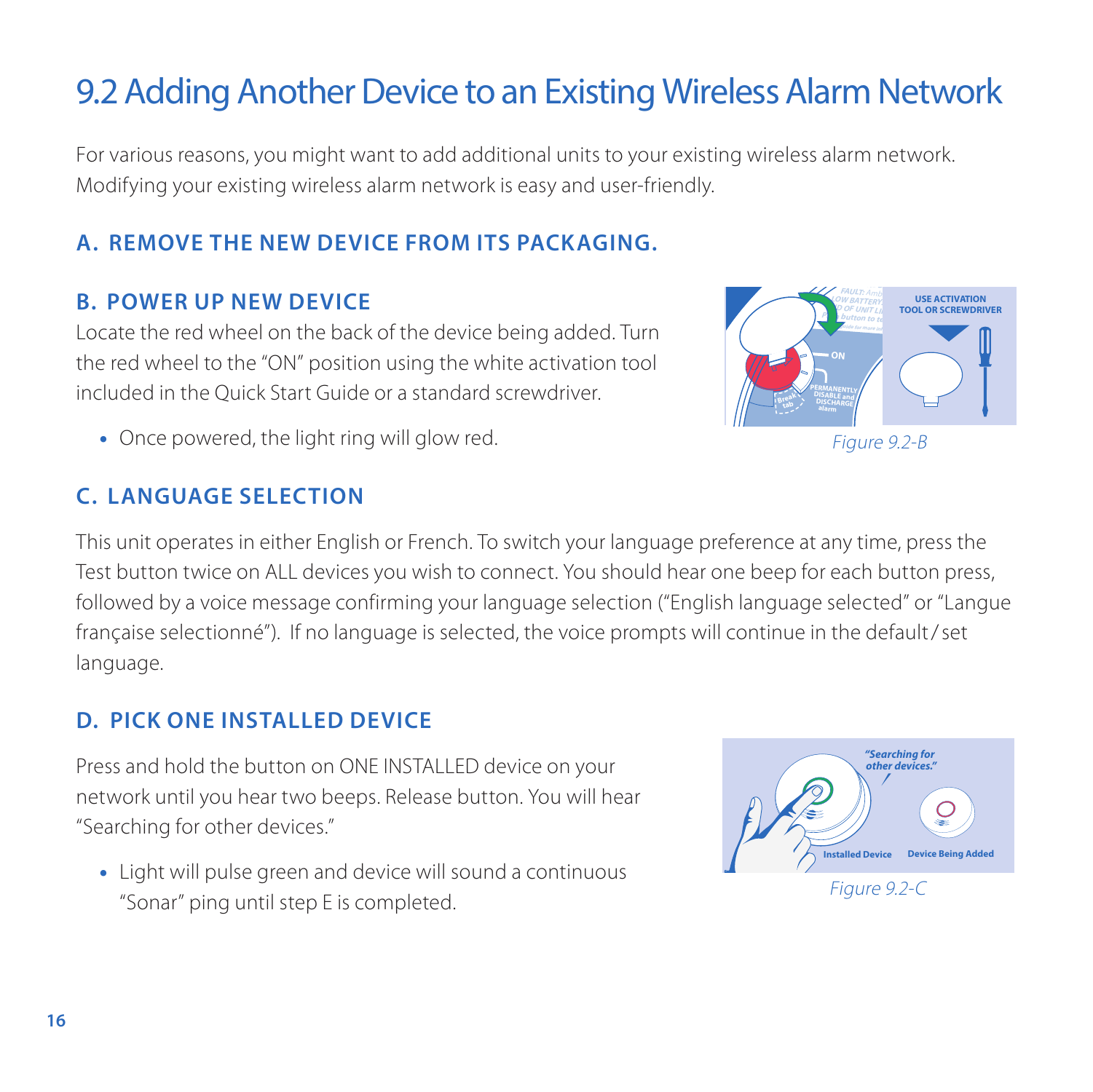# **E. Relax and wait**

- •• Wait until the new device has connected to the network. Once connected, the new device will speak, "Success now connected!"
- Once connected, the light ring will glow green.

### **F. Pick the installed device**

Press and hold the button on the INSTALLED device for 5 SECONDS until you hear two beeps. Release button. "Sonar" ping will stop.

•• Device will announce that setup is complete and the number of connected devices.

### **G. select location and install alarm**



Figure 9.2-D



After selecting the proper location for your alarm, attach the mounting bracket to the wall or ceiling. To ensure aesthetic alignment of the alarm with the hallway, or wall, the "A" line on the mounting bracket must be parallel with the hallway when ceiling mounted, or horizontal when wall mounted.

•• Install the alarm fully on the mounting bracket by rotating the alarm in a clockwise direction.

**NOTE:** The alarm will mount to the bracket in 4 positions (every 90 degrees).

The alarm is now activated! After installation / activation, test your alarm as described in Operation and Testing section.

**A WARNING:** Fai lure to properly install and activate this alarm will prevent proper operation of this alarm and will prevent its response to fire hazards.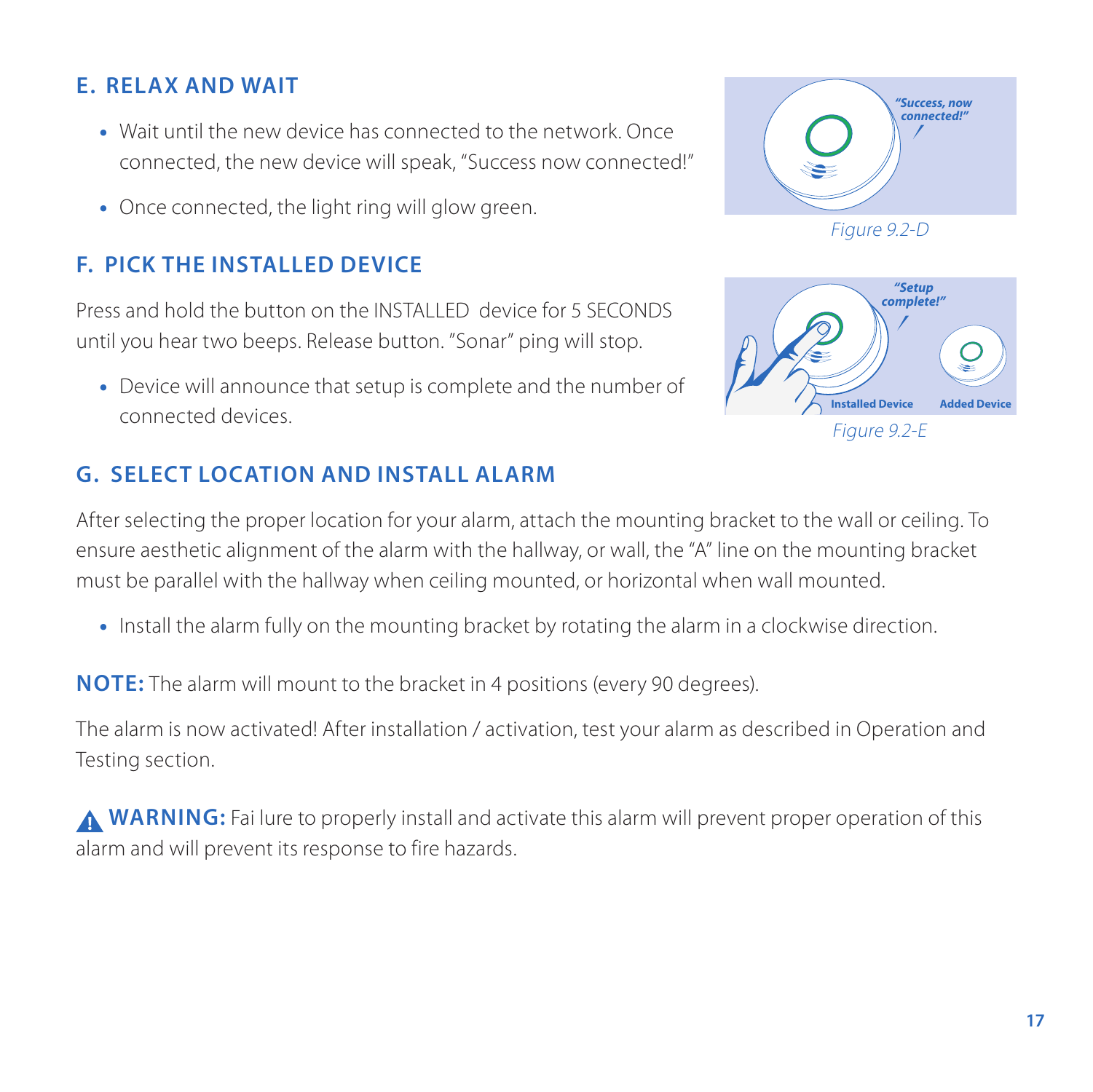# 9.3 Resetting a Device's Wireless Settings

If you encounter an issue at any point during the wireless network setup process, you may reset the device by following the directions below.

#### **A. Begin reset**

Press and hold the button on the device for 8-9 seconds until you hear 3 beeps. Release button. You will hear the words "Resetting wireless settings."

### **b. Conclude reset**

Light ring will flash green once and then it will pulse red. You will hear the words, "Ready to connect, follow quick start instructions."

- Device has been reset.
- •• See Section 9.1 to begin set-up of a new wireless alarm network, or Section 9.2 for adding this device to an existing alarm network.



**NOTE:** If no further steps are taken within 15 minutes of resetting the unit's wireless settings, a voice prompt "No devices found, not connected" will be heard once, and the wireless function will turn off. The unit will then perform as a stand alone alarm. See Section 9.2 for adding this device to an existing alarm network.

# 10. Operation and Testing

#### **Operation**

The alarm is operating once it is activated and testing is complete. When products of combustion (smoke) are sensed, the unit sounds a loud alarm with a voice message. See Sections 1 and 2 for alarm signal descriptions.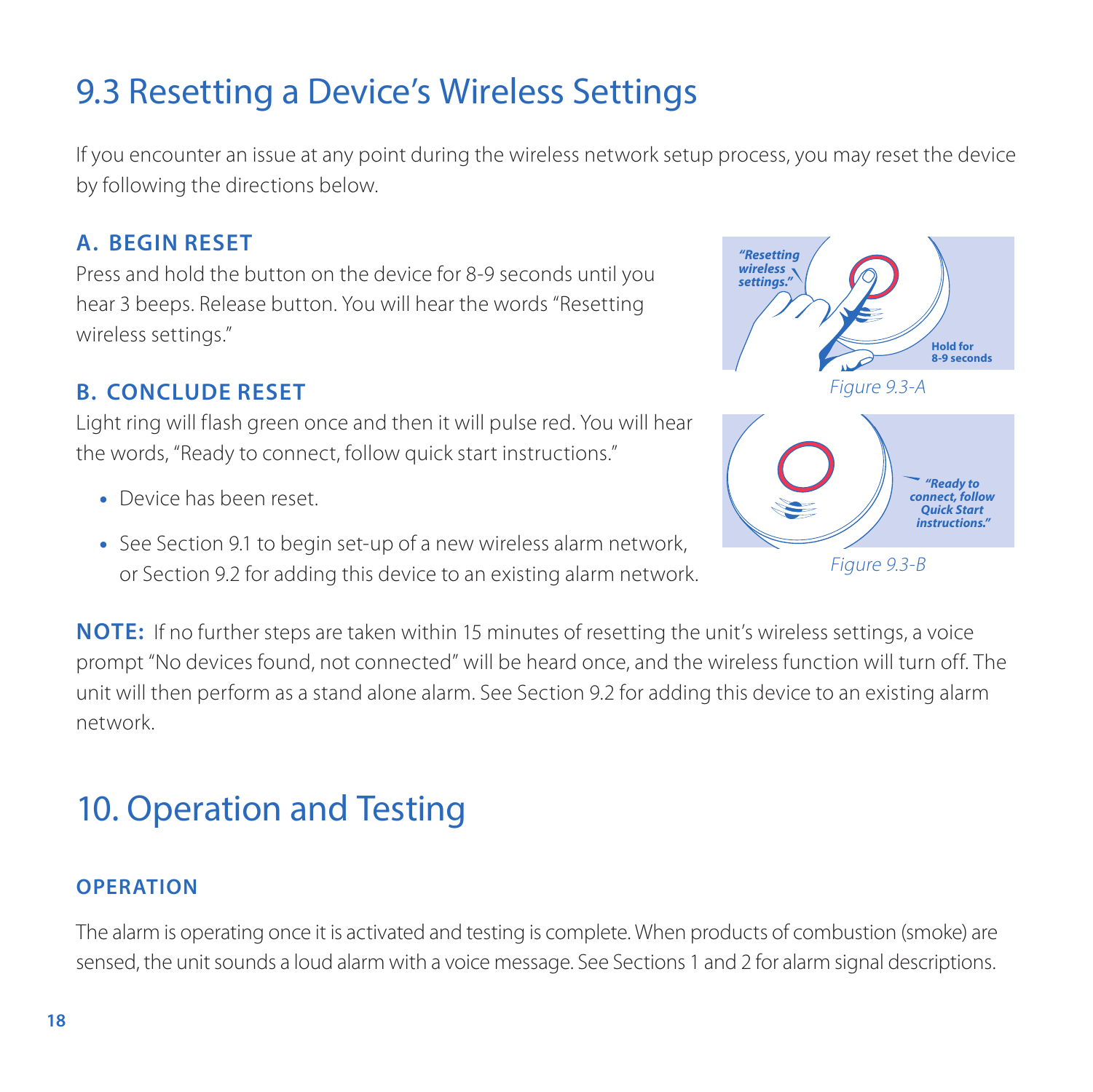### **Testing**

Test your alarm weekly by pressing and releasing the test button quickly. A quick beep will confirm the button has been pushed followed by voice prompts that will inform you of the upcoming test sequence. See Other Alarm Visual and Audible Indicators table.

The alarm and voice (and any interconnected units) will sound if the electronic circuitry, horn, speaker, and battery are working. If the alarm or voice does not sound, or gives erratic or low volume sound, the unit must be replaced. See Permanently Disable Alarm / Discharge Battery section to determine how to prepare the unit for shipment or disposal.

# **Warning: Due to the loudness of the alarm, always stand about 0.7 M (2.5 ft) away from the unit or use ear protection when testing.**

# **Warning: DO NOT use an open flame to test your alarm, you could damage the alarm or ignite combustible materials and start a structure fire.**

#### **Smoke Alarm Memory**

If a unit experiences a smoke alarm event, then the condition clears and the unit stops alarming, the unit will give a visual (LED) indicator that a previous alarm has occurred within the last hour. See the Other Alarm Visual and Audible Indicators table.

### **Ambient Light Sensing**

This unit samples the ambient light conditions of the alarm's location and, if possible, determines a Night / Day cycle. A valid Night / Day cycle will delay unit chirps during the night until the next Day cycle begins.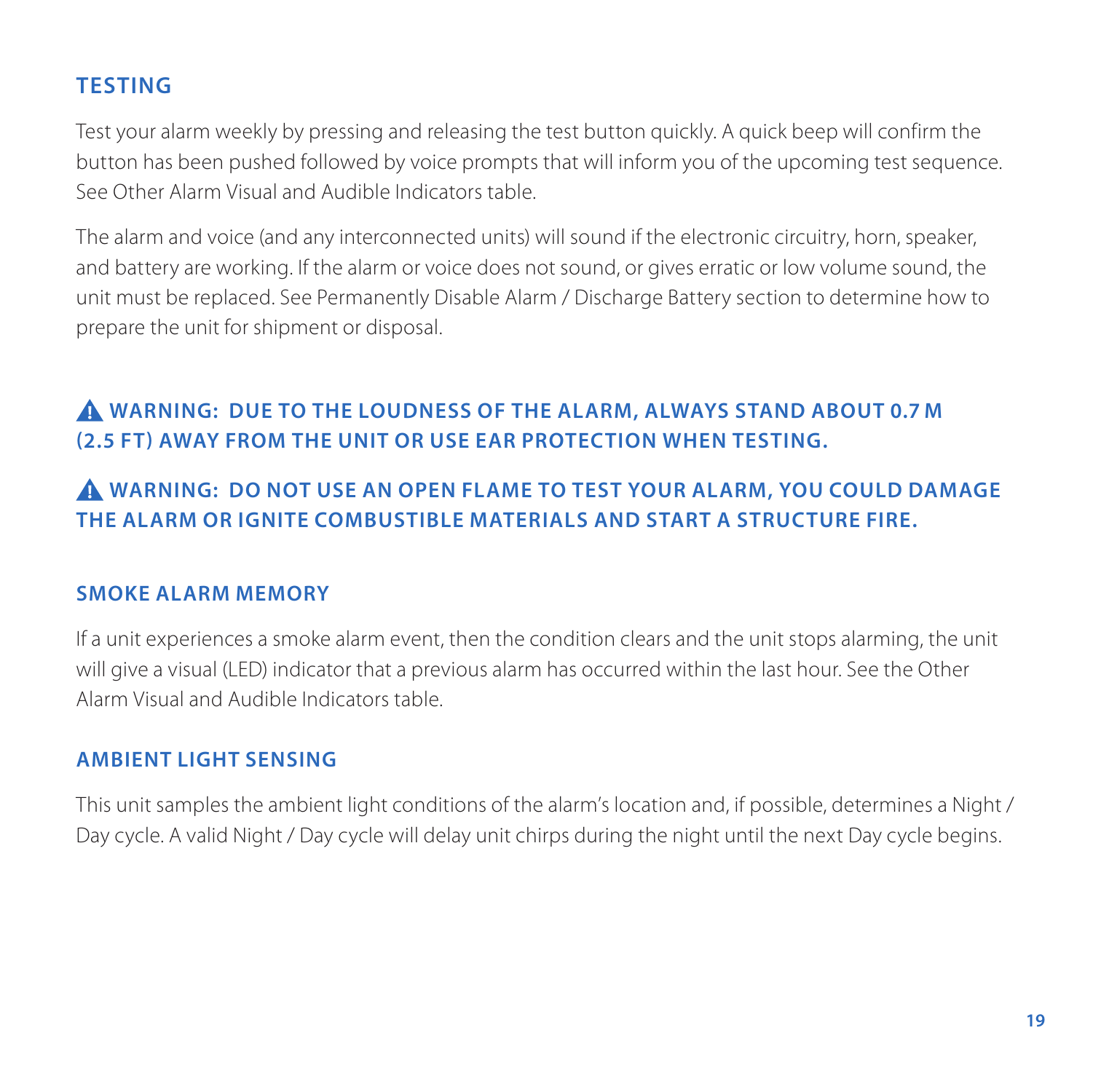#### **Chirping**

When chirping begins during the next Day cycle, you can temporarily silence End of Unit Life or Network Error chirps by pressing the Test/Hush button. Low Battery chirps cannot be silenced.

If a valid Night / Day cycle has not been established because the unit is located in either a constantly dark or

# **Possible chirping reasons**

End of Unit Life: will be delayed at night Network Error: will be delayed at night Low battery: will be delayed at night

lighted location, the chirps mentioned above will not be delayed at night. Moving the unit to a different location might allow the unit to determine a valid Night / Day cycle.

# **WARNING: REPLACE UNIT AS SOON AS POSSIBLE WHEN IN END OF UNIT LIFE OR LOW BATTERY MODE.**

# 11. Recognizing Nuisance Alarms

### **Smoke Nuisance**

**HUSH<sup>\*</sup>:** If you know why the alarm is sounding, and you can verify that it is not a life threatening situation, you can push the button on the initiating unit (green LED flashing every second) to silence the alarm for 8-10 minutes. If the smoke is not too dense, that unit, and all interconnected units will silence. After the Hush" period, the smoke alarm will automatically reset and sound the alarm if particles of combustion are still present. You can use Hush<sup>®</sup> repeatedly until the air has been cleared of the condition causing the alarm.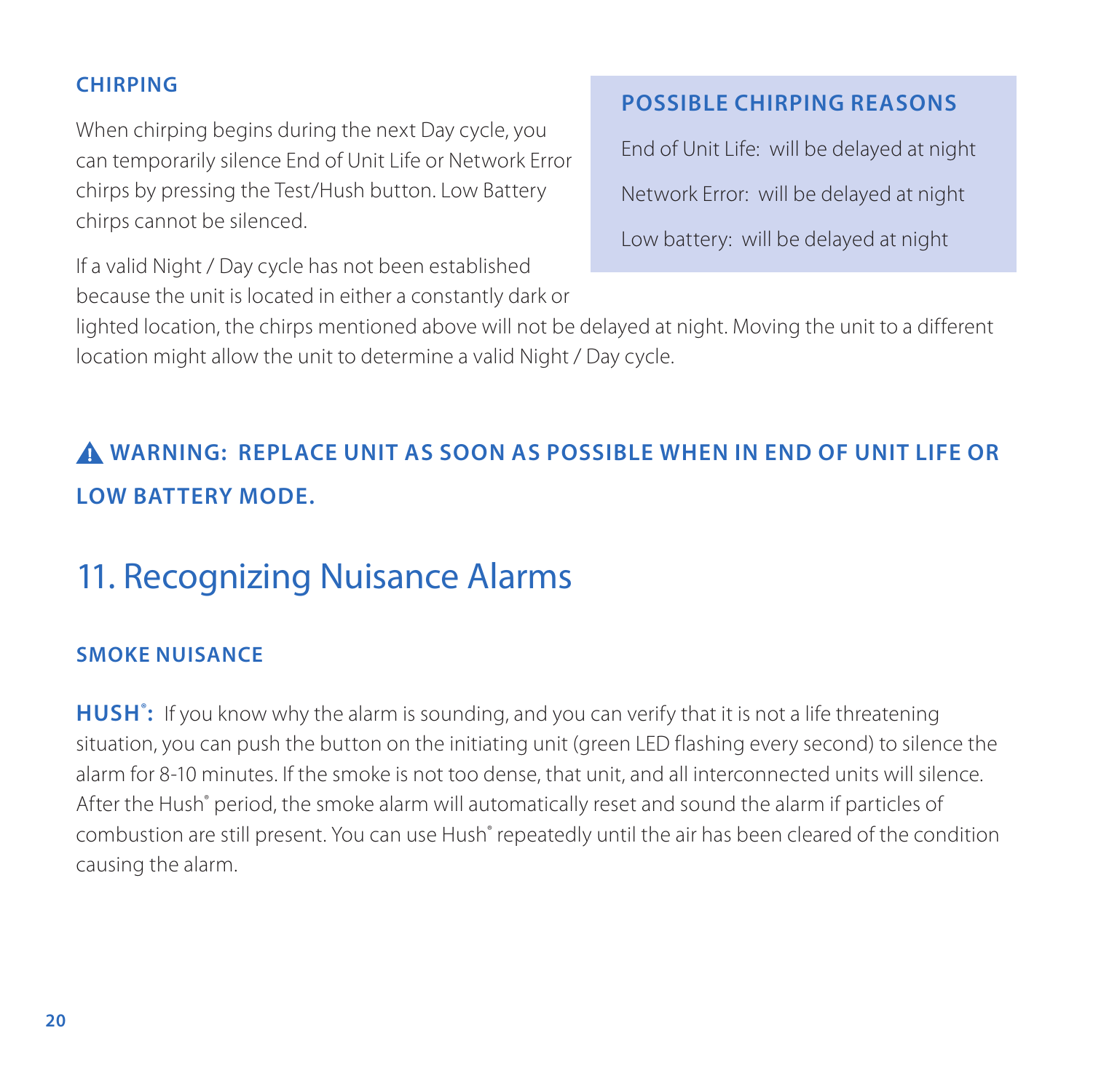NOTE: Dense smoke will override Hush<sup>®</sup> and sound a continuous alarm. If no fire is present, check to see if one of the reasons listed in Section 8. LOCATIONS TO AVOID may have caused the alarm. If a fire is discovered, get out and call the fire department.

This alarm is designed to minimize nuisance alarms. Cigarette smoke will not normally cause the unit to alarm, unless the smoke is blown directly into the alarm. Combustion particles from cooking may set off the alarm if it is located too close to a cooking appliance. Large quantities of combustible particles are generated from spills or when broiling. Using the fan on a range hood which vents to the outside (nonrecirculating type) will also help prevent nuisance alarms from occurring by removing these combustible products from the kitchen.

### **Locate**

In an interconnected system (all units will be alarming together), a unit that detects smoke and initiates an alarm is called the "initiating alarm unit." Initiating alarm units will be flashing the Green LED every second during alarm. Depending on unit locations, and the location of the source of smoke, it is possible to have more than one initiating unit.

If you suspect a nuisance alarm situation, you can use this feature to help you locate the initiating alarm unit(s) in a wireless alarm interconnect system. Push the button on any non-initiating wireless unit, and ALL wireless units EXCEPT the initiating alarm unit(s) will silence for two minutes. You can use the LOCATE feature repeatedly until you find the initiating alarm unit(s), or the air has been cleared of the condition causing the alarm.

NOTE: Hush<sup>®</sup> and Locate features are dependent on the type of models in your interconnect system. Non-wireless models cannot receive the wireless Locate feature and will continue to alarm until the initiating unit is Hushed or the Smoke/ CO condition clears.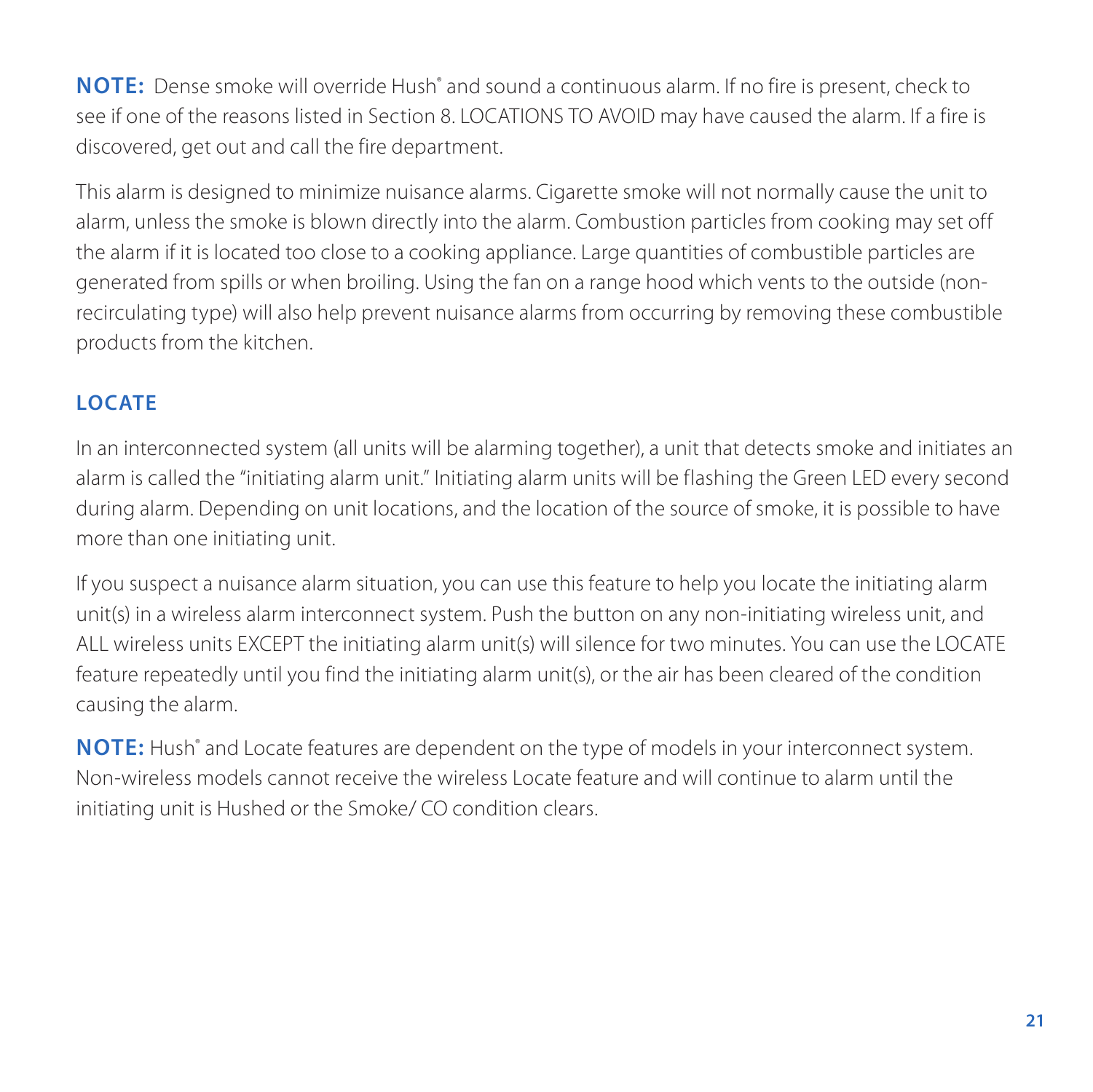**WARNING: THIS UNIT DOES NOT DETECT CO, BUT IT WILL TRANSMIT A CO ALARM SIGNAL FROM AN INTERCONNECTED CO OR SMOKE/CO COMBINATION ALARM. THE LOCATE FEATURE CAN BE USED FOR CO ALARM EVENTS ALSO (PUSHING THE TEST/ HUSH BUTTON ON A COMPATIBLE INTERCONNECTED ALARM), BUT IT IS IMPOSSIBLE TO DETERMINE THE SOURCE OF A CO ALARM USING SIGHT OR SMELL.ALWAYS CONSIDER A CO ALARM EVENT AS DANGEROUS.**

# 12. Battery

**NOTE:** This alarm is powered by a non-replaceable, sealed lithium battery backup system. No battery installation or replacement is necessary for the life of the alarm.

**IMPORTANT:** Constant exposure to high or low humidity or temperatures may reduce battery life.

### **WARNING: NO SERVICEABLE PARTS INCLUDED. DO NOT ATTEMPT TO OPEN THE ALARM FOR ANY REASON! Do not try to repair the alarm yourself.**

### **Low Battery**

This alarm is equipped with a low battery monitor circuit. If the battery capacity can no longer provide adequate power for all alarm functions, the low battery condition will occur. See Troubleshooting Guide. The unit must be replaced within 7 days of the first occurrence of the "Low Battery Warning" to provide continuous alarm protection.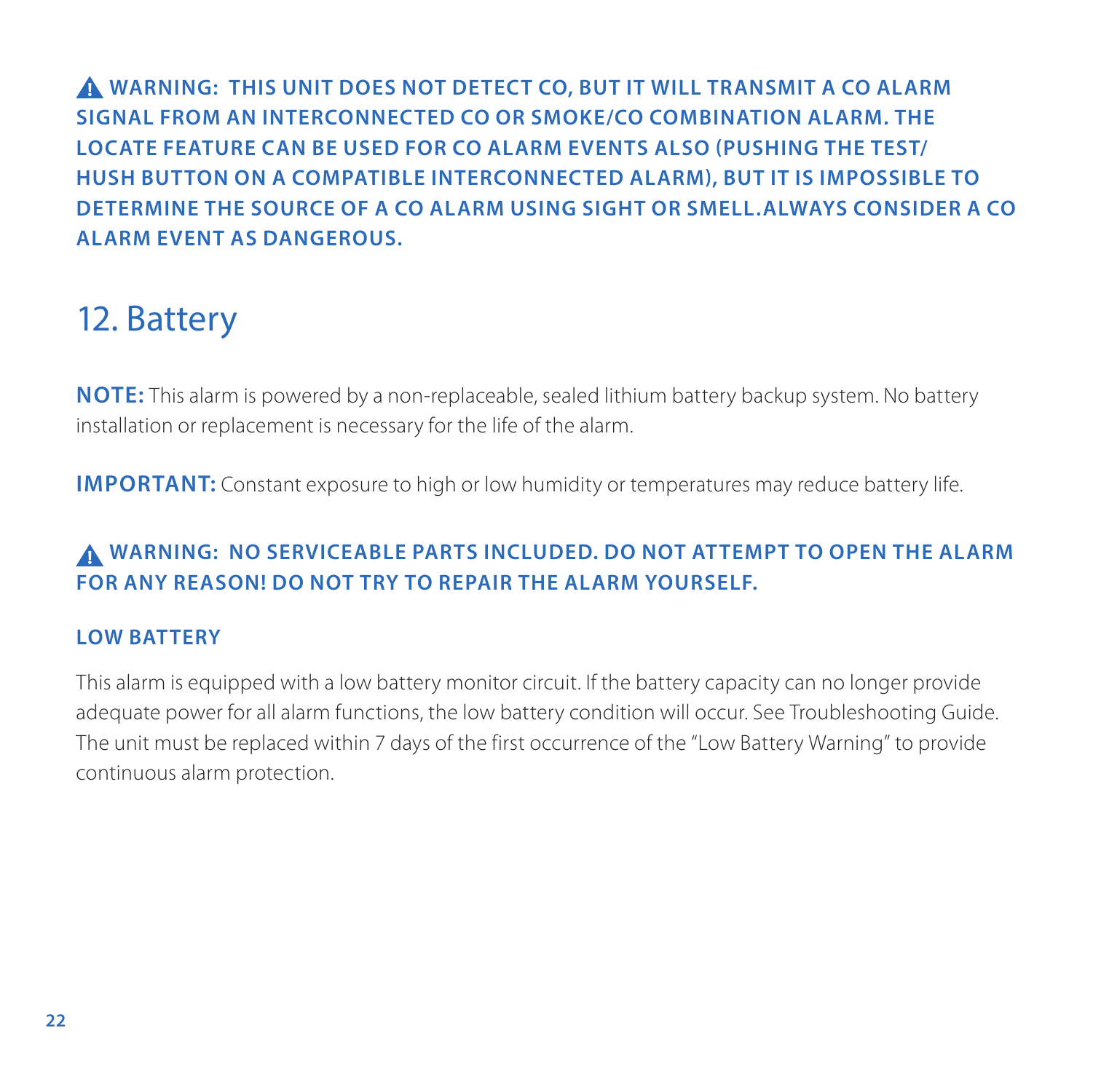# 13. Permanently Disable Alarm / Discharge Battery

# **WARNING: Failure to DISCHARGE alarm battery as instructed prior to disposal may create potential for lithium battery related fire or hazard.**

### **WARNING: Discharging the alarm battery is permanent**

- •• Once the alarm battery has been discharged, it cannot be reactivated!
- •• Once discharged, the alarm will NO LONGER DETECT SMOKE.
- •• Once the alarm battery is discharged, the battery is depleted and the alarm will no longer function.
- •• Once the alarm battery has been discharged, the alarm cannot be mounted onto the mounting plate or reactivated.



- •• Rotate the alarm counterclockwise to remove it from the mounting plate.
- Push in the dashed area with a screwdriver to break tab (Figure 13-A).
- •• After the tab is broken, use the screwdriver to turn the red slotted arrow to the "PERMANENTLY DISABLE ALARM and DISCHARGE BATTERY" location. This will disable the alarm, stop the low battery or end of unit life "chirps" and render the alarm safe for disposal by draining the battery (Figure 13-B).

Figures 13-A (top) and 13-B (bottom)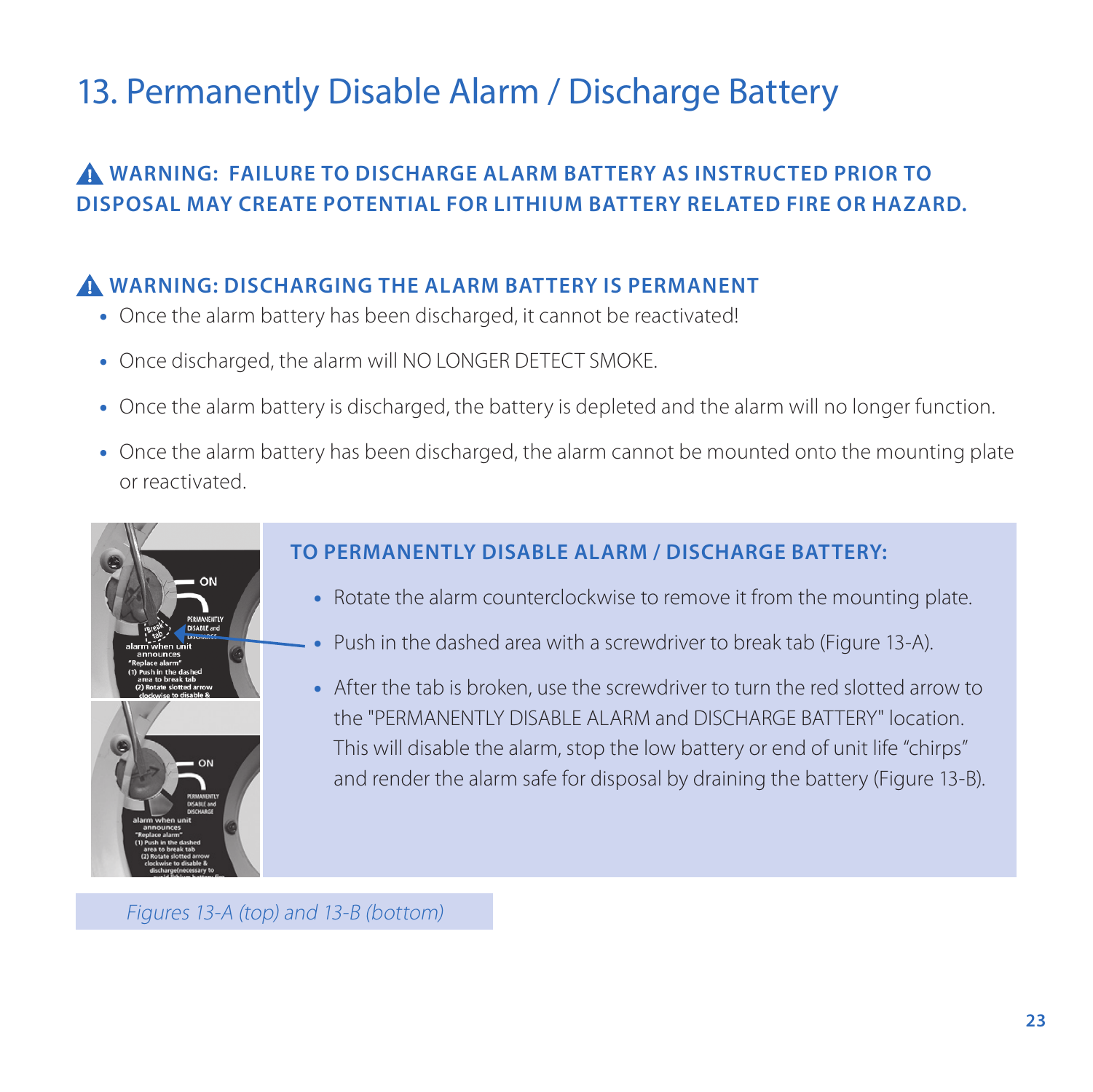# 14. Cleaning Your Alarm

### **Your Alarm Should be Cleaned at Least Once a Year**

You can clean the interior of your alarm (sensing chamber) by using compressed air or a vacuum cleaner hose and blowing or vacuuming through the openings around the perimeter of the alarm. The outside of the alarm can be wiped with a damp cloth. Use only water to dampen the cloth, use of detergents or cleaners could damage the alarm.

If the alarm is in Fault mode and the Red LED is blinking a fault code of 10 or 14 flashes (after a Test/Hush button push), the alarm may be in need of cleaning. After cleaning, press the Test/Hush button. If the fault does not clear, the alarm needs to be replaced.

- •• Never use detergent or other solvents to clean the unit.
- •• Avoid spraying air freshener, hair spray, or other aerosols near the alarm.
- •• Do not paint the unit. Paint will seal the vents and interfere with the sensor's ability to detect smoke.
- •• Never attempt to disassemble the unit or clean inside. This action will void your warranty.

# **WARNING: Reinstall the Alarm as soon as possible to ENsure continuous protection.**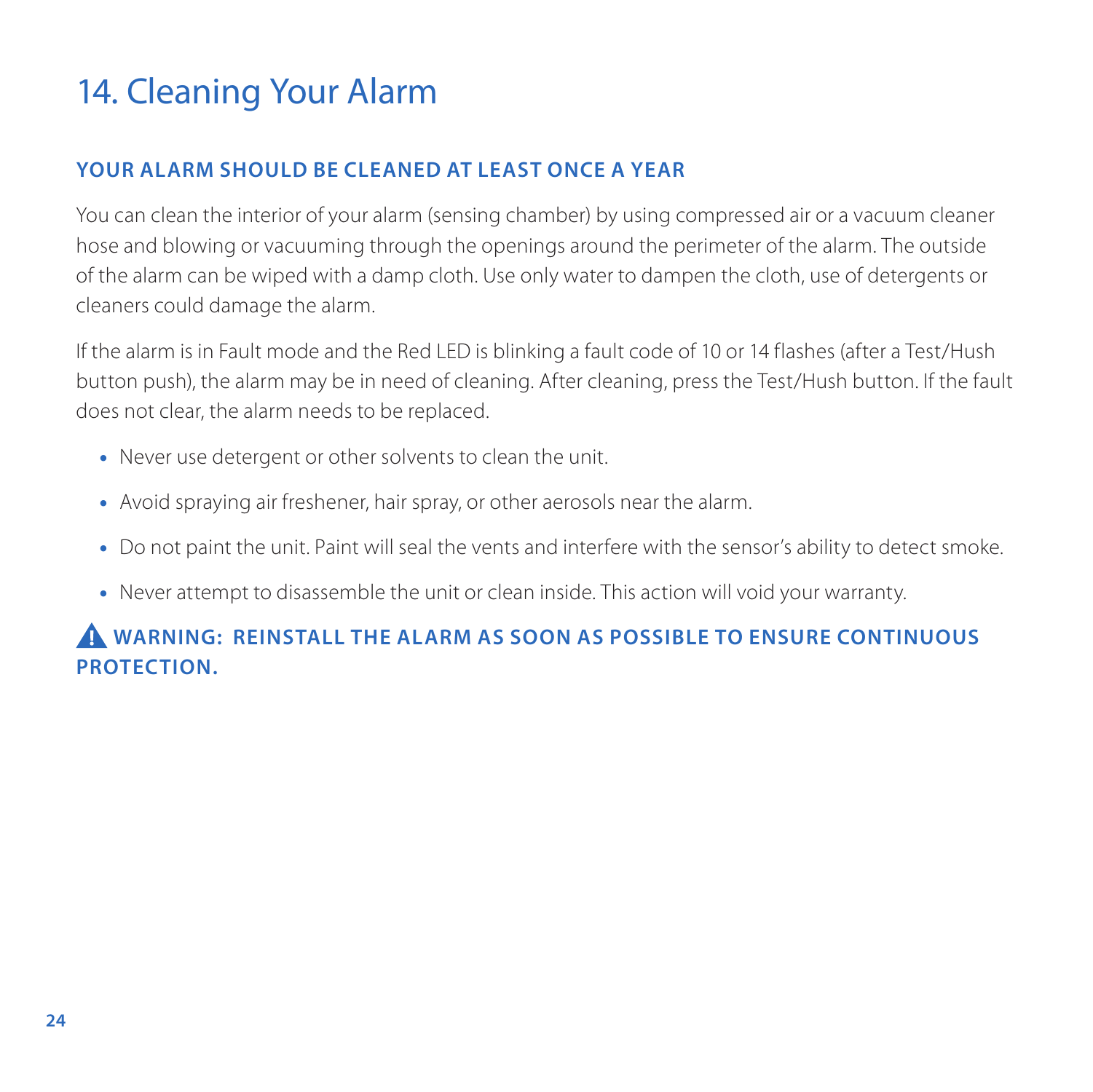# 15. Good Safety Habits

### **Develop and Practice a Plan of Escape**

Prepare and practice a home escape plan twice a year, including drills at night. Know two ways out of every room (door & window) and identify a meeting place outside the home where everyone will gather once they have exited the residence. When two people have reached the meeting place, one should leave to call 911 while the second person stays to account for additional family members. Establish a rule that once you're out, you never re-enter under any circumstance!

- •• Make a floor plan indicating all doors and windows and at least two (2) escape routes from each room. Second story windows may need a rope or chain ladder.
- •• Have a family meeting and discuss your escape plan, showing everyone what to do in case of fire and where to meet after they leave the house.
- •• Ensure that small children hear the alarm and wake when it sounds. They must wake up in order to execute the escape plan. Practice allows all occupants to test your plan before an emergency. You may not be able to reach your children. It is important they know what to do.
- •• Familiarize everyone with the sounds of the smoke alarm and train them to leave your home when they hear it.
- •• Current studies have shown smoke alarms may not awaken all sleeping individuals, and that it is the responsibility of individuals in the household that are capable of assisting others to provide assistance to those who may not be awakened by the alarm sound, or to those who may be incapable of safely evacuating the area unassisted.
- •• Install and maintain fire extinguishers on every level of the home and in the kitchen, basement and garage. Know how to use a fire extinguisher prior to an emergency.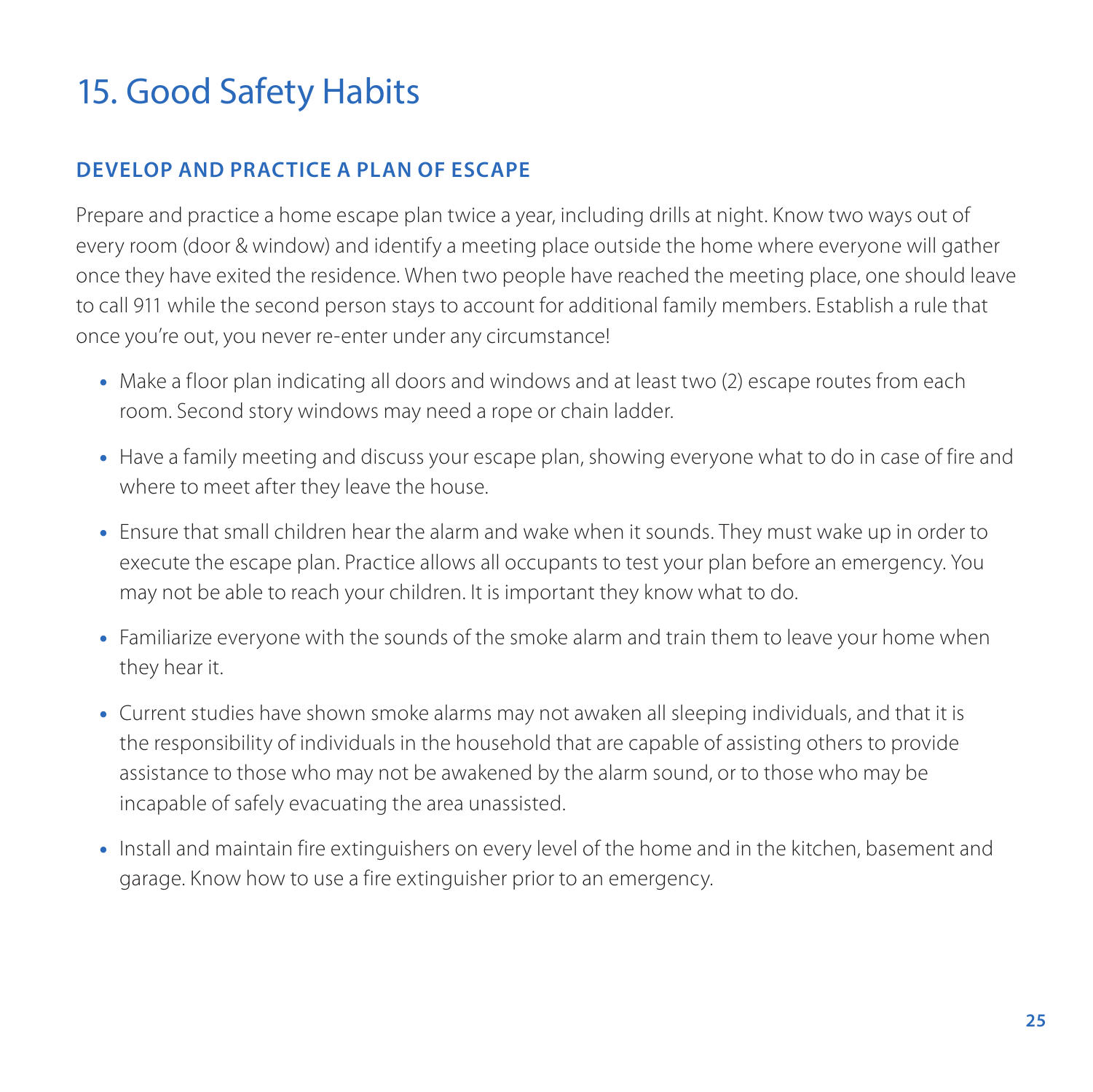#### **Fire Prevention**

Never smoke in bed, or leave cooking food unattended. Teach children never to play with matches or lighters! Train everyone in the home to recognize the smoke alarm pattern and to leave the home using their escape plan when it's heard. Know how to do "Stop, Drop and Roll" if clothes catch on fire, and how to crawl low under smoke. Install and maintain fire extinguishers on every level of the home and in the kitchen, basement and garage.

### **Smoke Detection – Are More Alarms Desirable?**

The required number of smoke alarms might not provide reliable early warning protection for those areas separated by a door from the areas protected by the required smoke alarms. For this reason, it is recommended that the householder consider the use of additional smoke alarms for those areas for increased protection. The additional areas include the basement, bedrooms, dining room, furnace room, utility room, and hallways not protected by the required smoke alarms. The installation of smoke alarms in attics (finished or unfinished), garages, or within 1.8m (6ft) of a heating or cooking appliance is not normally recommended, as these locations occasionally experience conditions that can result in improper operation.

Alarms should be installed in accordance with the National Fire Protection Association's Standard 72 (NFPA, Batterymarch Park, Quincy, MA 02269).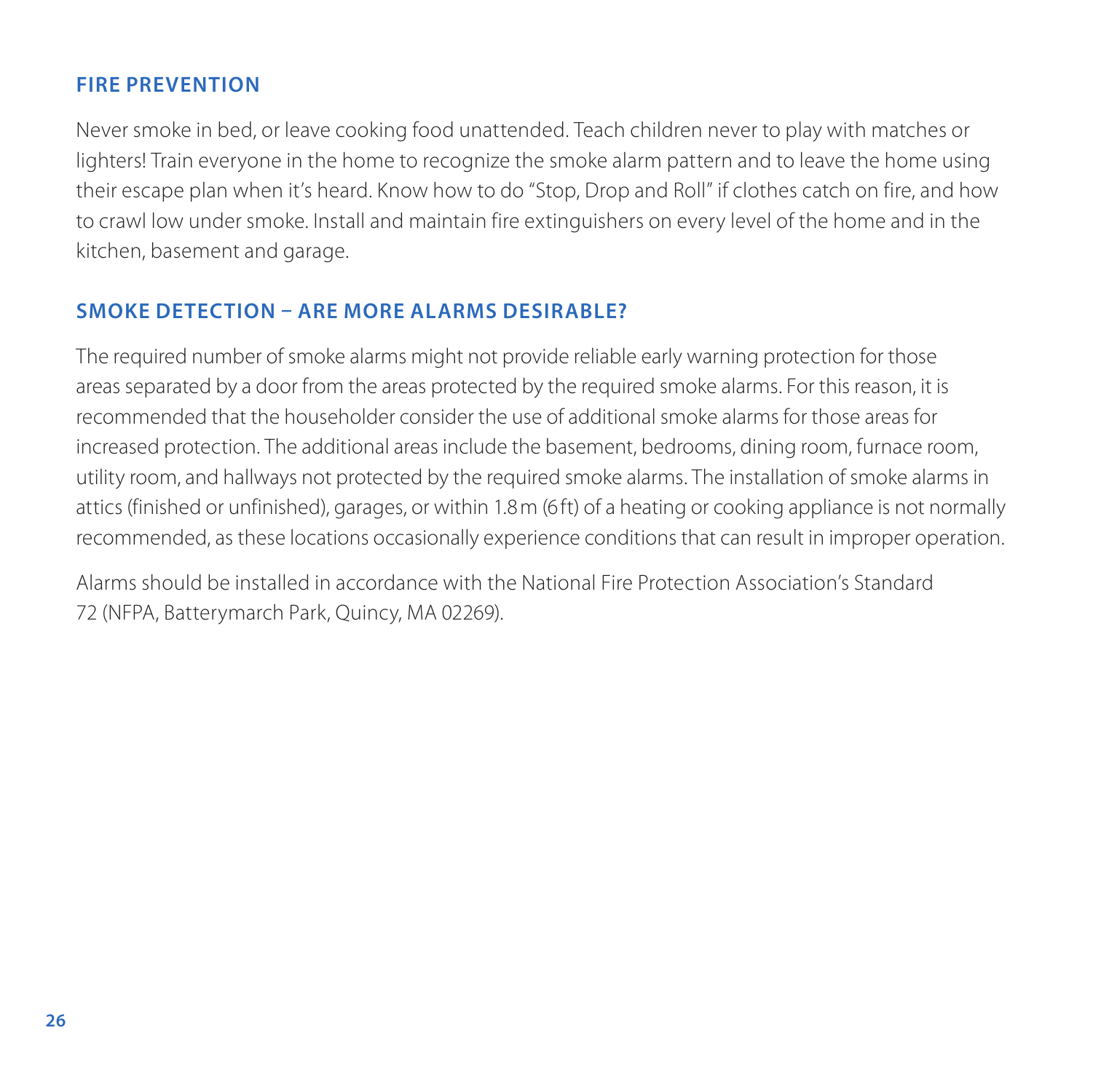#### **NFPA (National Fire Protection Association)**

### **Fire Safety in the Home: NFPA 72 is intended to provide reasonable safety for persons in family living units. Reasonable fire safety can be produced through the following three-point program:**

- (1) Minimizing fire hazards
- (2) Providing fire-warning equipment
- (3) Having and practicing an escape plan.

Where required by other governing laws, codes, or standards for a specific type of occupancy, approved single and multiple-station smoke alarms shall be installed as follows:

(1) In all sleeping rooms and guest rooms

- (2) Outside of each separate dwelling unit sleeping area, within 6.4 m (21') of any door to a sleeping room, with the distance measured along a path of travel
- (3) On every level of a dwelling unit, including basements
- (4) On every level of a residential board and care occupancy (small facility), including basements and excluding crawl spaces and unfinished attics
- (5) In the living area(s) of a guest suite
- (6) In the living area(s) of a residential board and care occupancy (small facility)

#### **ISED Compliance Notice**

This device complies with Industry Canada's license-exempt RSSs. Operation is subject to the following two conditions:

- •• This device may not cause interference; and
- •• This device must accept any interference, including interference that may cause undesired operation of the device.